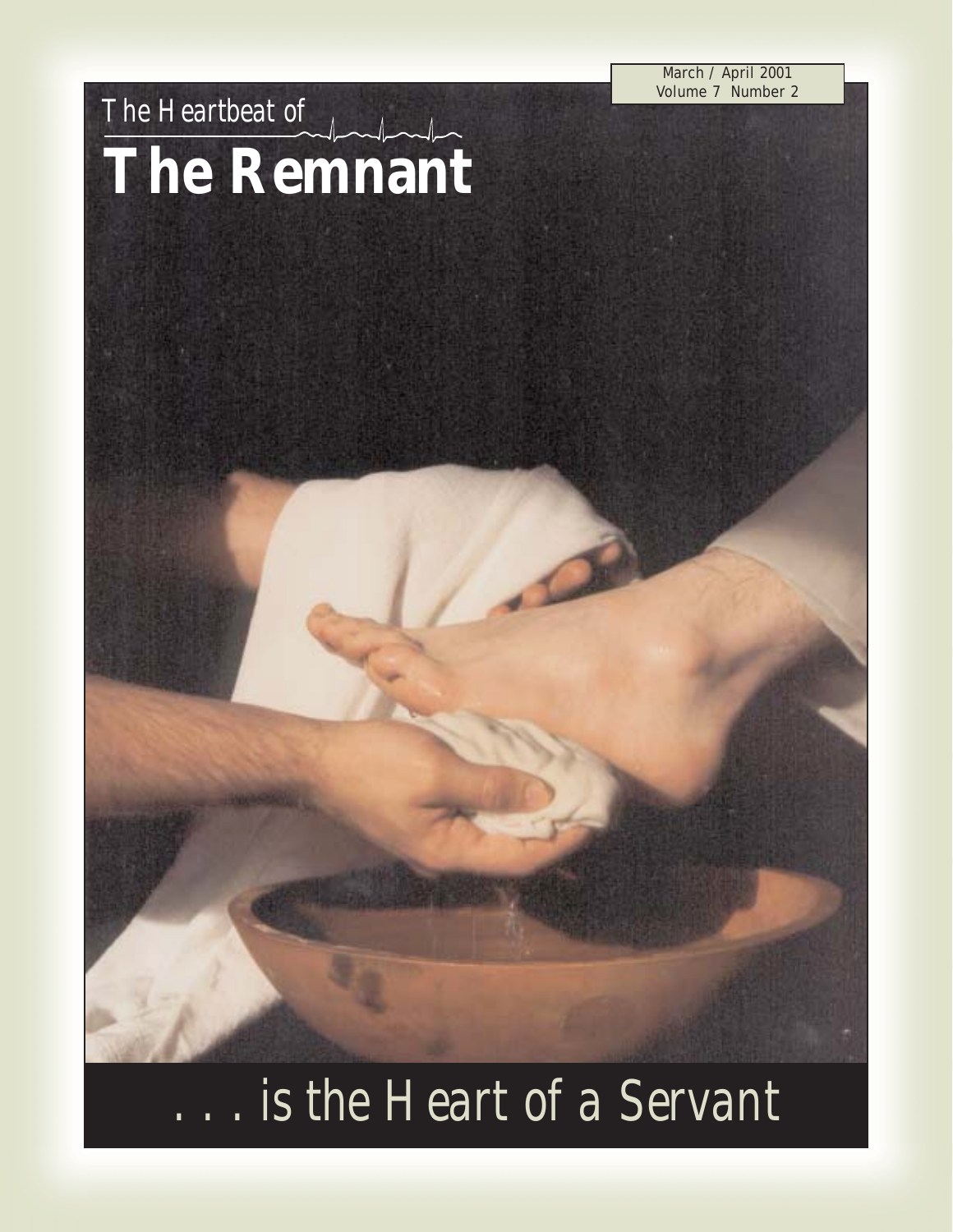| The Heartbeat of<br><b>The Remnant</b>                                                                                                                         |    | N  |                                              | Е |                                                                                        |  |
|----------------------------------------------------------------------------------------------------------------------------------------------------------------|----|----|----------------------------------------------|---|----------------------------------------------------------------------------------------|--|
| Publisher<br><b>Charity Christian Fellowship</b>                                                                                                               |    |    | <b>JOHN &amp; CHARLES WESLEY'S HOME LIFE</b> |   | • by Denny Kenaston •                                                                  |  |
| 59 S. Groffdale Rd.<br>Leola, PA 17540                                                                                                                         |    |    |                                              |   | A CHIP OFF THE OLD BLOCK<br>• by Dave Esh $\bullet$                                    |  |
| <b>Board of Directors</b><br><b>Mose Stoltzfus</b><br><b>Myron Weaver</b>                                                                                      |    | 10 |                                              |   | THE UPPER ROOM FELLOWSHIP<br>• by Mose Stoltzfus •                                     |  |
| General Editor<br>Denny Kenaston                                                                                                                               |    | 15 |                                              |   | Sharpened Words for Little Ones                                                        |  |
| <b>Editorial Staff</b>                                                                                                                                         |    |    | <b>STRANGERS AND RESIDENT ALIENS</b>         |   | • by Donna Wojcik •                                                                    |  |
| <b>Andrew Weaver</b><br><b>Duane Binkley</b><br>Eric Wenger (Layout)<br><b>Artists</b>                                                                         |    | 19 |                                              |   | <b>The Blessing Corner</b><br>THE HIDDEN POWER OF A<br><b>HUMBLE ACT</b> – Feetwashing |  |
| Lisa Weaver<br><b>Kate Rutler</b>                                                                                                                              |    | 22 |                                              |   | <b>A CHOSEN VESSEL</b>                                                                 |  |
| <b>Reprint Policy</b><br>All material in this magazine                                                                                                         |    | 23 |                                              |   | - A Spiritual Exercise -<br><b>STUDYING A BOOK OF THE BIBLE</b>                        |  |
| may be copied or reprinted in<br>it's entirety unless we used it<br>by permission or a copyright is<br>indicated. Please include our<br>name and address.      | õ. | 24 |                                              |   | <b>Book Review</b><br><b>ABIDE IN CHRIST</b><br>• by Andrew Murray •                   |  |
| <b>Subscription Policy</b><br><b>The Heartbeat of The Remnant</b>                                                                                              |    | 26 |                                              |   | <b>HOLY SACRIFICES</b><br>• by Ross Ulrich •                                           |  |
| is published bimonthly by<br>Charity Christian Fellowship.<br>Copyright ©2001 by Charity<br>Christian Fellowship.                                              |    | 29 |                                              |   | <b>SNAPSHOTS OF THE</b><br><b>KONKOMBA CHURCH</b><br>• by Daniel Kenaston •            |  |
| Subscription is available at no<br>cost upon request. However,<br>there is considerable cost<br>incurred by printing it. It is<br>financially supported by the |    | 34 |                                              |   | <b>Precious Letters</b><br>from Our Readers                                            |  |
| gifts of God's people as they                                                                                                                                  |    |    |                                              |   |                                                                                        |  |

respond to the promptings of His Spirit. We request your prayerful consideration of this need. Send subscriptions or contributions to: The Heartbeat of The Remnant, 59 S. Groffdale Rd., Leola, PA 17540-9533 U.S.A. You can call 1-800-227-7902 or (717) 656-4155.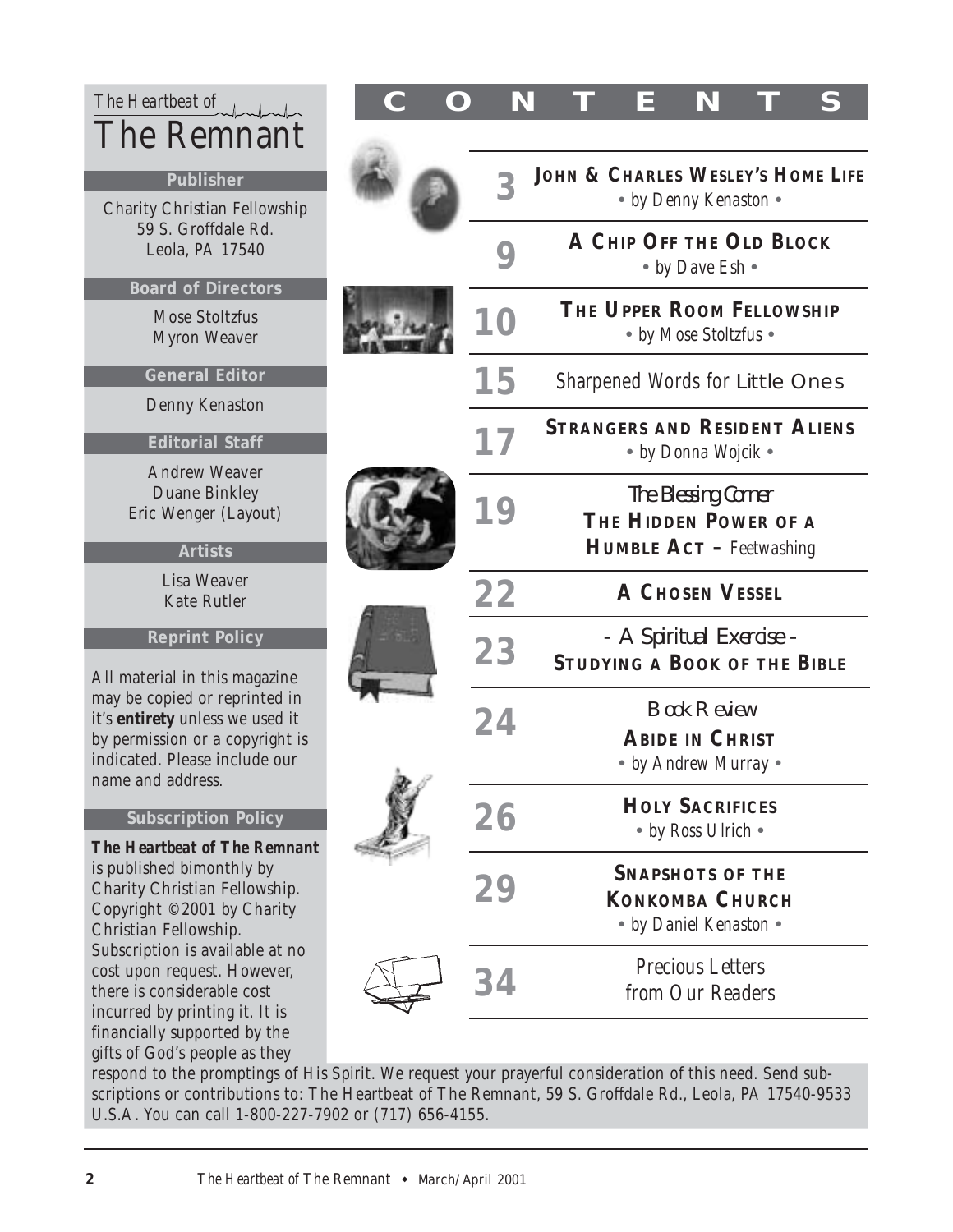

*by Denny Kenaston*



**John Wesley Charles Wesley**

John and Charles Wesley: who doesn't know<br>these names? Most of us reading this article are<br>not Methodists; however, we all know these ohn and Charles Wesley: who doesn't know these names? Most of us reading this article are two names. I was speaking to a Methodist man on a plane some time ago about John Wesley. I said to him, "I'm not a Methodist, but I want to love and

serve God the way that John Wesley did; he is one of my heroes." In the early years of the 1700's, England was at one of its lowest places, spiritually, in all its history. Sin abounded of the rankest sort on every level of society, and it seemed that there was no hope for the Church to revive itself and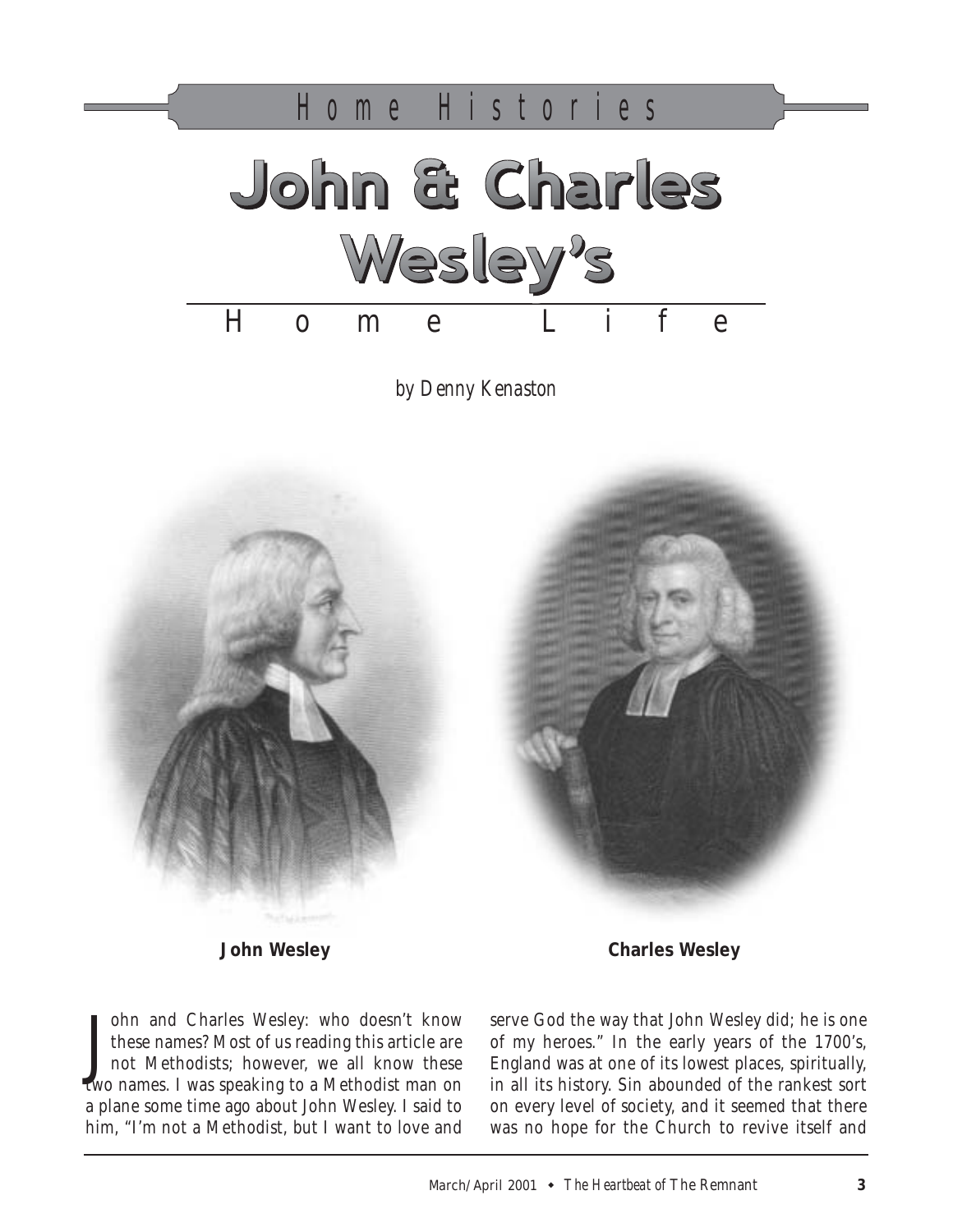"...Charles

and John's parents

turn the tide of evil. However, as there was by providence a Hannah in the days of Israel, so there was an "elect lady", Susanna by name, who was brooding over her children in Epworth, England. Unknown to her, she was being led by God to raise a prophet and a psalmist, who would together be used by God to shake a nation, and influence their world. It is now three hundred years later, and still their voices speak loudly to the Christian

community of 2001. What preacher has not used an example or word out of John Wesley's life? What assembly of believers has not sung some of Charles Wesley's songs? The impact of these two men is immeasurable. Surely God in his foreknowledge was leading and watching over their training. My desire in this article is to look deeply into the home and the heritage that produced these vessels of honor.

As I ponder the heritage of these two men, my heart is drawn to one of the promises given by God concerning our children. It is found in Isaiah 59:21. Written in the context of our adversary attacking godliness, we find this promise to those who turn from transgression. **"My Spirit that is upon thee, and my words which I have put in thy mouth, shall not depart out of thy mouth, nor out of the mouth of thy seed, nor out of the mouth of thy seed's seed, saith the Lord."** What a beautiful way to fight against the enemies of our God. Three generations of people who will not compromise the things of God. This is hard for the enemy to deal with. If only we could get a glimpse of the power of this strategy. You can be sure that the devil is well aware of it and fights with every means to keep this from happening. men realized they were on top of a major wave of change, they rode the wave with all their heart and soul."

We find the previous generations on both sides of the family to be of noble character. Samuel Wesley's relatives and Susanna Annesley's relatives were both living on the cutting edge of what God was doing in England in their time. This had a profound affect on them and on their children. Controversies about high church practices, nonconformity, and the low

estate of the church were hot issues. The talk around the table was constantly on the right and wrong of the issues of the day. Samuel's grandfather went to his grave in utter grief over the persecutions released on him and some of his family. Samuel had an uncle whose name was John Wesley who was chased about like a dog, imprisoned several times, and finally died at age 34 of sickness brought on by his persecutors. It was said by most that young John was the image of his great uncle John, in fiery zeal and energy. On Susanna's side we find it the same way. Her father was a very well known inherited a great burden for the church to return to purity and power. This burden was then passed down to these two boys as they grew up. It is easy to see why, once these two

Puritan preacher. Dr. Annesley served in several Anglican churches until the controversies on nonconformity came to a head. He withdrew at great cost and persecution, and became

a Puritan. He served for thirty years in the heat of the battles under constant troubles. He was considered by most to be a second Apostle Paul and one of the most influential Puritans of his day. So we can see by these things, that Charles and John's parents inherited a great burden for the church to return to purity and power. This burden was then passed down to these two boys as they grew up. It is easy to see why, once these two men realized they were on top of a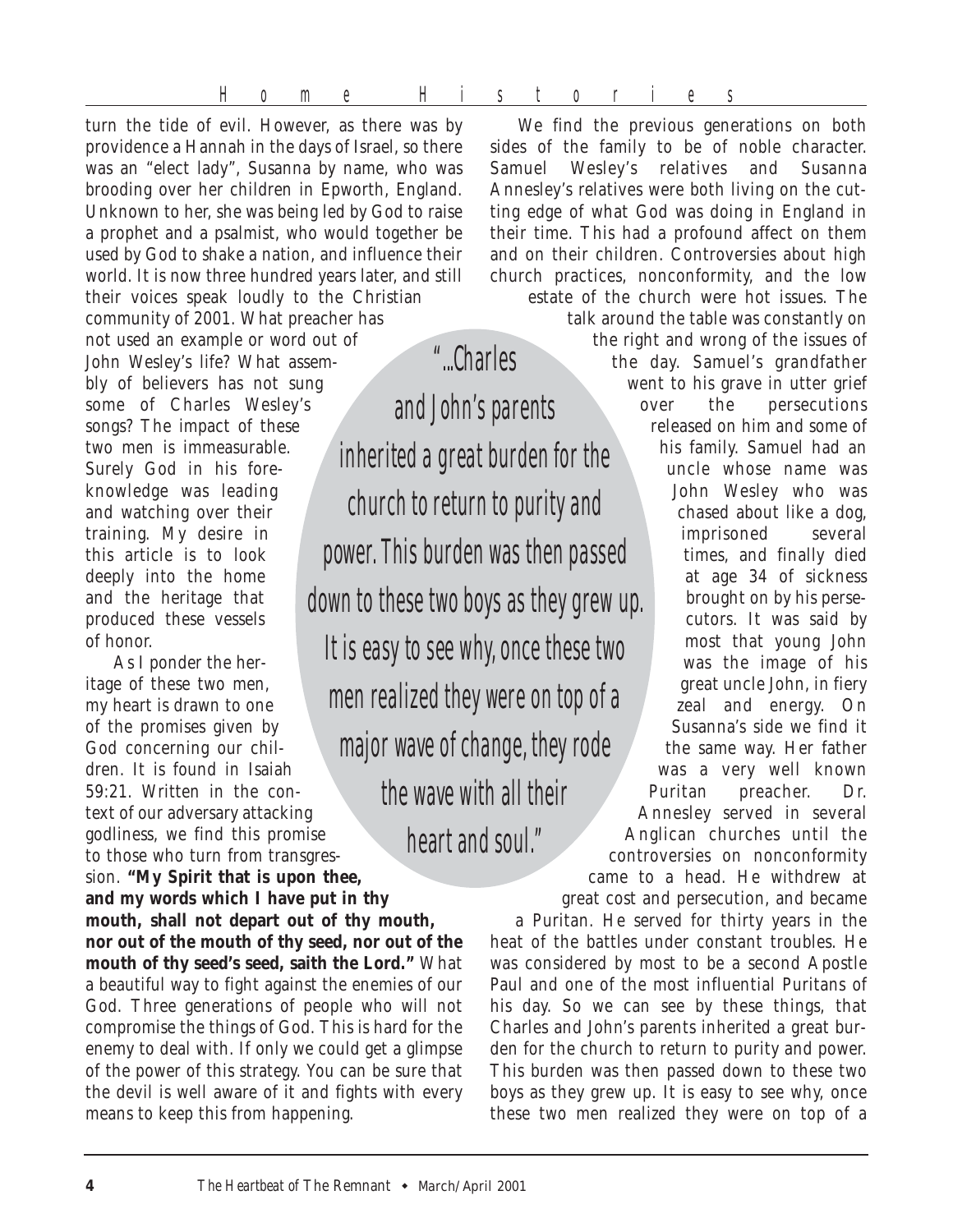major wave of change, they rode the wave with all their heart and soul. Now lets look at the parents.

# **FATHER WESLEY**

Samuel, the boys' father, was the preacher in the village of Epworth in the Church of England. He held several other positions before this, but this was where life unfolded for the Wesley boys. He was a man of discipline and energy. As was mentioned already, he had a lot of strong opinions. It seems that at times this brought him and the family some persecutions that probably could have been avoided. However, the boys grew up in an atmosphere of periodic persecutions, which prepared them for endless attacks from the enemy of our souls. Father Wesley's patient endurance in these many trials was a beautiful example to them. A pastor and a writer, he was kept very busy in the study, as well as constant visits to his people. He was tenacious when it came to compromise, and his sons caught a good bit of this quality from him. Even though Mrs. Wesley is known for the methods of her household, it is interesting to note that Samuel was of the same character. An orderly, methodical life of good habits was his rule. He was a man who from his youth was known for his compassion on the poor and his constant visiting of prisons. He paid his own way through college living at poverty levels with contentment. Father Wesley was a poet. All through his life he was working on poems and prose. Nothing of any importance ever came out of this work, except one of his sons wrote a few songs. Yes, this is where Charles undoubtedly received talents and exercise in these areas. All through his years in the home, Charles constantly saw his father working on the rhyme of some poem. Oh, the wisdom of God is past finding out. It seems that Samuel had many dreams and visions that he longed to carry out, and was a bit of a prophet also. He drew up a missionary plan to reach out to China, India, and all the British territories, and then offered to go himself with his family and see it through. He also

prophesied on his deathbed of the coming revival in England, telling his sons, "you will see it, but I will not". In conclusion of father Wesley's influence, let me say this yet. He was not the dominate figure in his home. He was not the active father that I feel God would have had him to be. Yet his home was known far and wide as one of the godliest there was in his day. I know he had much to do with this.

# **MOTHER WESLEY**

Susanna, the boys' mother, grew up in a very godly home. Her father, being a man greatly used of God, brought multiplied blessings upon the children. It is said that there were 22 children born to the Annesley household. The days were serious, and Susanna matured early in life as she listened to the many debates about spiritual issues. She was an ardent student and was well acquainted with Greek, Latin, and French while still in her teens. Her books were the Bible, theology, and the writings of the early church fathers. Because of the times she grew up in, she was wrestling with deep spiritual issues while other girls were still playing with dolls. Mother Wesley was without a doubt an unusual young lady—devout, thoughtful, and full of the virtues of a Christian woman. Many historians call her the mother of Methodism because of her clear methods of training the children. Balance was the word that best describes her character—a beautiful blend of kindness, discipline, sobriety, and joy. She consecrated an hour every morning and evening to entire seclusion for meditation and prayer. As a mother she bore eighteen children for her husband Samuel. Eight of these children died in infancy. It is hard for us to imagine the agony of having to bury eight precious little ones. As I studied the home, it seems that some of her strong opinionated nature made some problems in her relationship with her husband, but overall, she gave herself to the training of the children and to managing a very busy pastor's house.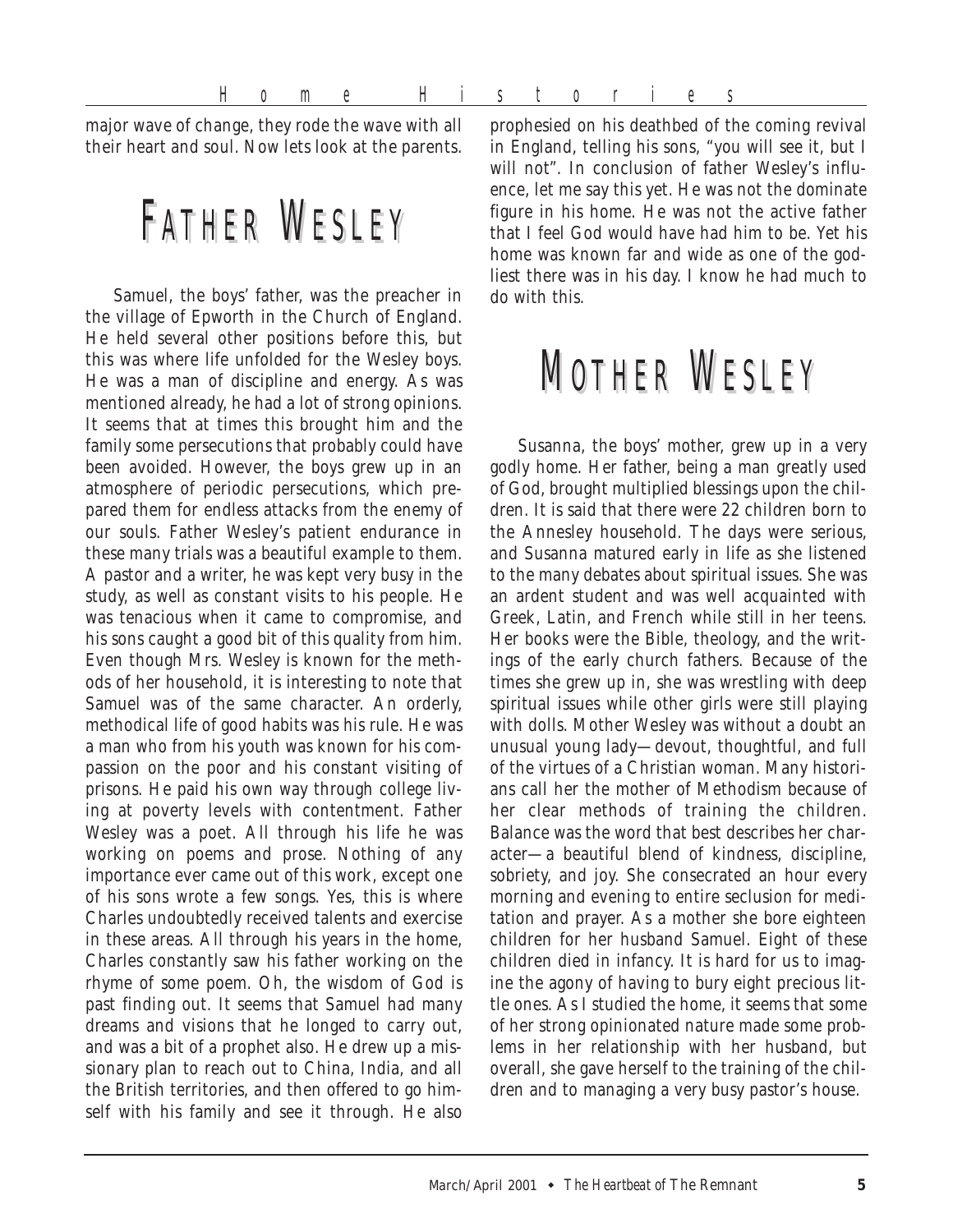# MOTHER WESLEY'S **METHODS**

There are many testimonies written about the Wesley home. These records give the idea that it was almost the perfect Christian home. Biographies can be a bit one-sided, especially where you have so famous a person as John Wesley. Although human respect tends to be this way, wisdom is justified by her children. The proof is in the pudding, and we all must admit that many things were done right and the world has benefited from it. All the records that are written about the Wesley home indicate that Mrs. Wesley was the dominant figure in this home. Her education, gifts of organization, and strong personality, as well as Samuel's busy ministerial life, all worked together to lay the stage for this. Even though this is not as biblical as we would want, this woman poured her life into her children with purpose. We want to turn our attention now on how these holy purposes worked themselves out into practical methods of child training.

### **An Orderly, Scheduled Life**

Susanna understood the deeper implications of a disciplined life. Because of this, shortly after the birth of a child, she began to direct the infant into a well-ordered schedule. There was a time to eat and a time to refrain from eating. There was a time to sleep and a time to be awake. She worked at developing these habits into the life and memory of each child. This was applied down to the hours in the morning and afternoon when a new baby would take a nap. Careful attention was devoted to this till the child would quietly go to sleep when laid in the crib. Then, of course, this also put the times of feeding on a regular schedule. These disciplines were developed with more order and schedule in mind. The child must fit into the normal segments of her orderly household. Rising times were punctual; family prayers, breakfast, and school hours were all by the clock. Quiet times for each child, evening prayers, and bedtime were the same time every day. There were times, as in all households, when providence disrupted this order, but she would always turn the family back to a well-ordered life. The stability and security that these principles bring into the life and development of a child are immeasurable. Mother Wesley pursued these goals with unwavering persistence. It is clearly evident: she saw the hidden wisdom, the affect that this would have on her children.

## **She Guided Their Appetites**

Susanna knew that if the child did not learn to control its appetites, the appetites would control the child, possibly all of its life. Because of this, there were strict rules concerning eating. She trained the children to eat foods that they did not care for and to drink things that were distasteful. Medicines were given with dual purpose—to aid the child in health and to help them in discipline. Eating between meals was forbidden and seen as a destructive habit to be feared. Sweets were allowed in the house, but this luxury was supervised with much care.

### **The Home Must be Quiet**

The children must not control the atmosphere of the home. There was much to be done each day, and for all to profit from these many activities it must be quiet. I think it is also good to bring in here that Susanna knew the benefits that each child would gain if it mastered this quality of quietness. "Always talking, never learning," as the old proverb goes. By the time a child was one year old, it was trained to cry softly. This was done by both positive and negative measures. The noise of a crying child was seldom heard in the household, and others would testify that you would hardly know that the house had children living in it because of the quiet atmosphere that prevailed. The children were taught to be quiet at family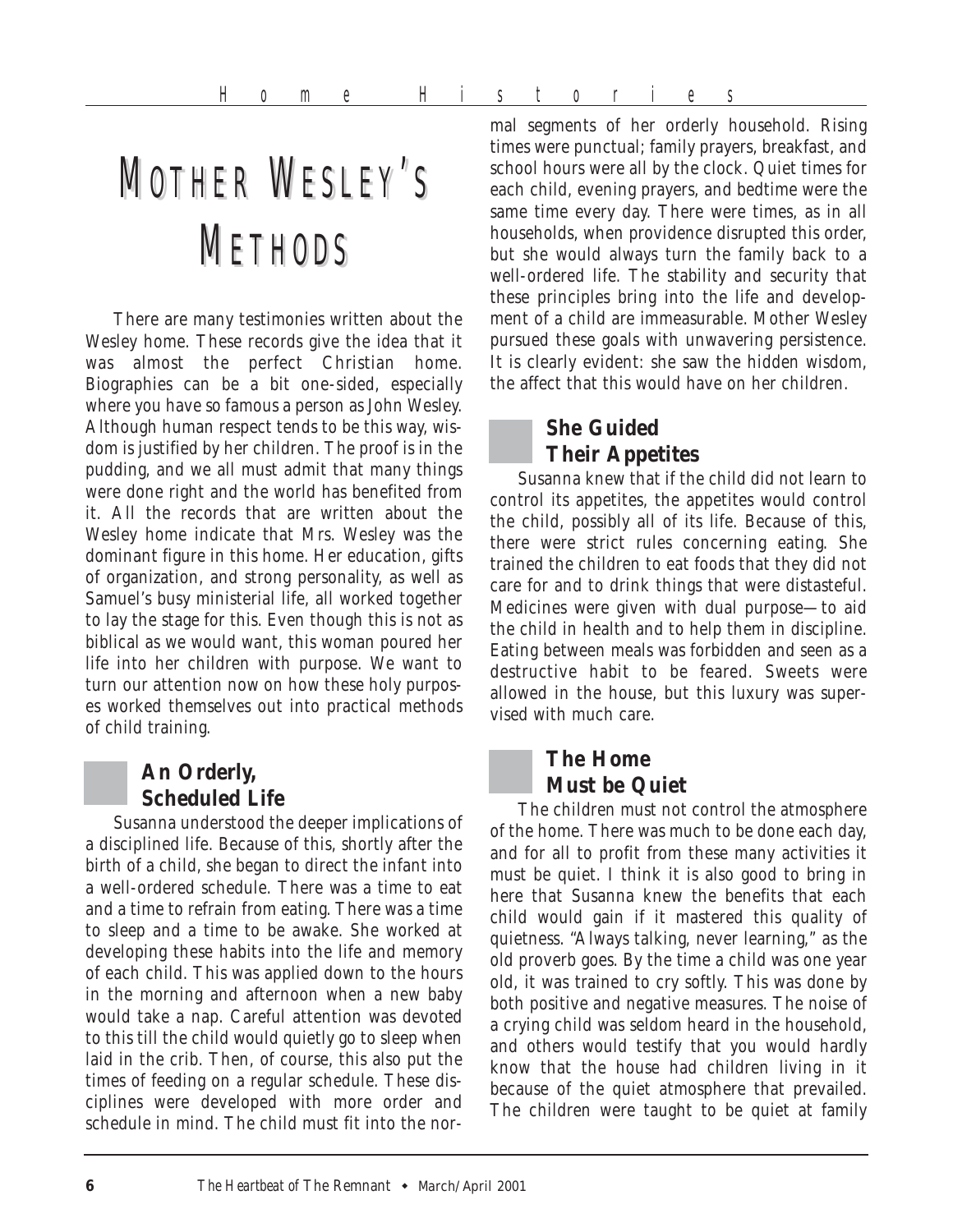prayers and even to ask a blessing at the end by making a sign rather than speaking a word.

### **The Child's Will Must be Conquered**

Here I will quote Mother Wesley's very words, which are powerful and full of deep insight. "I seek to bring the child's will into subjection at an early age, and then endeavor to keep it there until the child gives its will to God." She continues, "This is the only strong and rational foundation of a religious education, without which, neither precept or example has any effect." Man's will is at the center of a true religious life. If there is no surrender of the will to the parents, it will be much more difficult to surrender that will to God when he calls. If there is no surrender of the will to the parents, all training in spiritual and domestic areas is frustrated. This is of utmost importance and must be acquired before other progress can be seen. A loving relationship wedded with the proper use of the rod will give the desired end if you persist.

### **A Very Orderly Household School**

This is the term used by Susanna to describe her method of educating the children. For twenty years, she invested six hours a day in this most holy task. We can see her goal for this school so clearly expressed in words she wrote to her son John later in life. She wrote to him: "There are very few who would devote twenty years of the prime of their life in hopes of saving the souls of their children." By these words and the way she ordered the school, we can see that she was not set on a mere academic education. Each child received a passion for learning and a passion for righteousness through her influence. The family school was opened and closed with singing each day, and each child learned to read using the Bible for their primer. Mother Wesley wrote three books for the soul purpose of use in her home school. They were, A Manual of Natural Theory, An Exposition of the Apostles' Creed, and An Exposition of the Ten Commandments. At 5:00 each evening she divided the children into groups

of two. She would put a child who could read, with a child who could not read. They then proceeded to read the Psalm of the day and one chapter in the New Testament. Every evening she spent some time conversing about spiritual things with one of her children, so evaluating the growth of the child. **Beloved,** this is an awesome revelation of the greatest secret behind the fruit of these two men. What an example of a devoted mother. She did literally waste her life on her children. She blocked out twenty years of normal society to pour herself into this most honorable profession. Ten of her children lived to adult age. All of them became devoted Christians, and they all died "in the Lord." There is much we can learn from this example. It is true that Susanna had a couple of maids to help her keep the house running while she conducted the school, however, we must remember that everything was done by hand.

## **Molding Godly Character**

Character, that is moral and ethical strength, was one of the reasons for all this training. There must be in each child a practical, operational visible outworking of the Christian faith. As I gazed into this godly home, it was easy to see that Mrs. Wesley planned and carried out many activities that would place virtue into the fiber of the children. What were the tools that she used to do this? The old English country setting was a tool in her hands, as there were many chores to do. Caring for animals, milking cows, and caring for the garden were a few of them. Poverty was also wisely used to form life-long attitudes about money, time, and contentment. A promise was never allowed to be broken, and lying was a vice to be feared. She even taught the children that if they had done wrong, they would not be spanked for it if they would quickly confess with a broken heart, before they were caught. We have mentioned the orderly, scheduled life of the Wesley home already, however, it is worthy to bring it up again as we ponder the area of building character. Repeating good actions over and over again forms good habits. Thus, having those good actions set in order by a schedule is a tremendous aid. There is a time for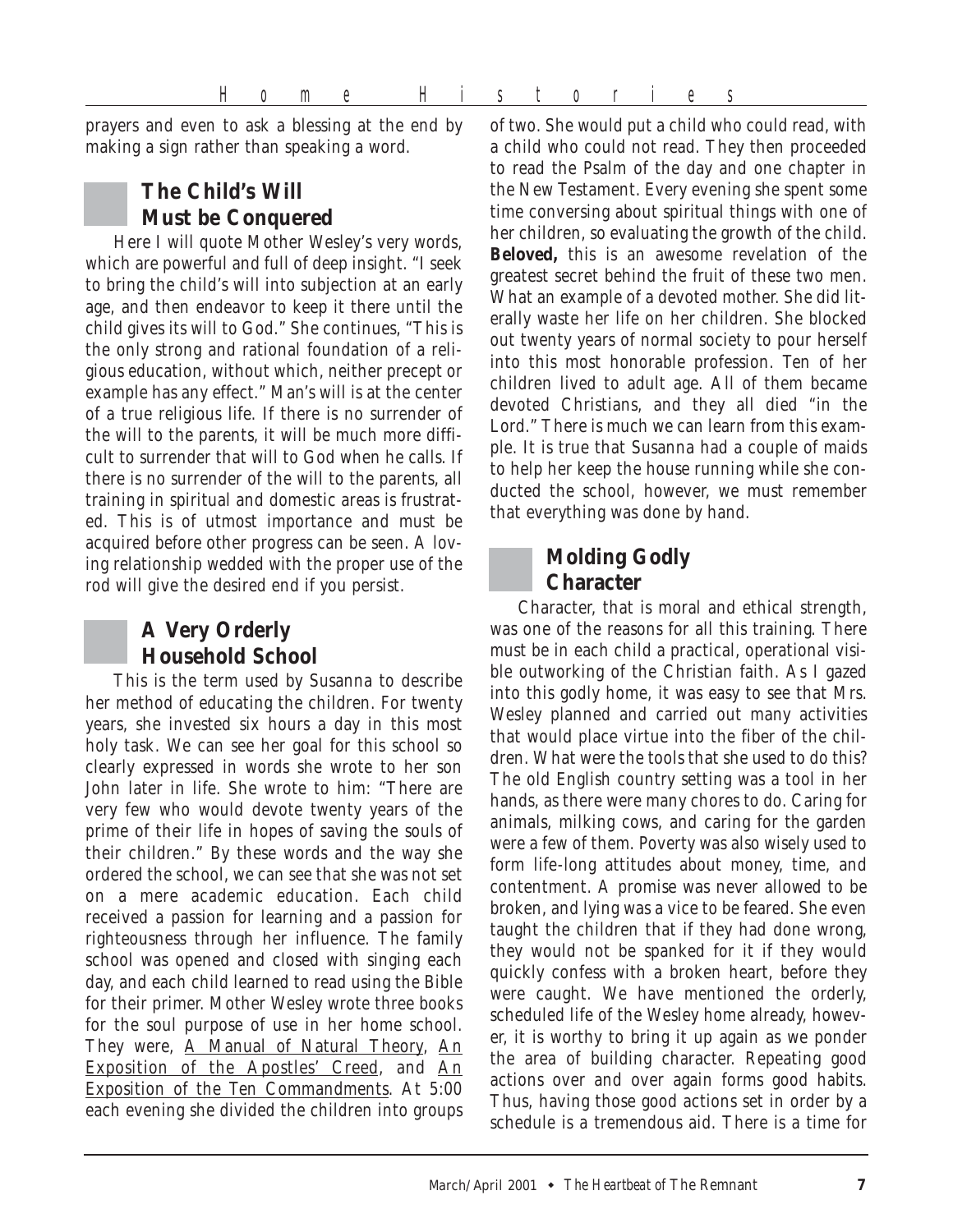every purpose under heaven. Each day there is a time when the child reads the Bible, puts away his clothes, and milks the cow. A child grows up doing these varied activities without thinking about it. Do we see the value of these?

### **A Loving Atmosphere in the Home**

All of what is written above may seem a bit too grave and mechanical as we look at them by themselves. But we should also stop and meditate on the oil that made all this machinery run so smoothly. Love—agape love, sacrificial love—was the prevailing spirit in the home. Susanna was a very affectionate mother. She was not a drill sergeant, demanding strict obedience or else. Many said in her day that her home was one of the most loving homes they had ever seen. The children noticed all of her sacrifices, and some of them almost idolized her. The discipline coupled with love created a bond between them that was a beauty to behold. Her kind and gracious character mixed with the hours she spent with them turned their hearts continually to honor and respect. Susanna had times of fun and games, where the children were allowed to wrestle and laugh and just make noise, as children must do. These last points are last but not least. You cannot have the rigor and discipline in the above-mentioned points by themselves. It must be wedded with a love that flows from heart to heart and back again. Let us keep the right balance.

# **MOTHER WESLEY'S** FRUIT

It is written in many of the history books, "Susanna Wesley was the mother of the Methodist Church". When I began to read and research for this article, I read these words more than once. I must admit, I reacted a bit to them, thinking that the biographers were stretching things as they often do. I have spent hours studying this remarkable woman, and I have repented about my reactions. There is much truth in this statement. Why do I say this? As you study the Methodist movement you will quickly see that there were several distinct characteristics of this movement. The areas of distinction were the very things that caused it to be such a force in England and America. Let me list a few of them for reference:

- *A practical sanctified life*
- *A personal devotional life*
- *A hatred for sin and unrighteousness*
- *An orderly life*
- *A revival of the Christian disciplines*

We could increase the list by several more points, but these are enough to make my point and the point that most historians make about Mother Wesley. As we look over the list we can easily see that these are some of the very methods that Susanna used in the training of the children. The early Methodists were given their name by their many critics. They looked on and saw the people exercising methods in their pursuit of God. They mockingly called them methodists. John and Charles Wesley were simply encouraging the members of the societies to excel in the things they had learned at home. John was the organizer and administrator of the societies. Where do you think he got those abilities? Charles was a preacher, but was most widely used in his continuous production of godly hymns. Where do you think he got that ability? So, what about Mother Wesley's fruit? Was she just a busy mother who spent her days on activities that wouldn't count? The answer is no, she was being directed by God to raise a godly family in a day when ungodliness prevailed. God mysteriously put His hands on her hands to prepare for Him two vessels of honor, meet for the master's use. She yielded to His hands and by faith she sacrificed twenty years, training, spanking, reading, praying, and loving. The results are still being felt on many sides, and in many places her voice and her son's voices are still being heard. ❏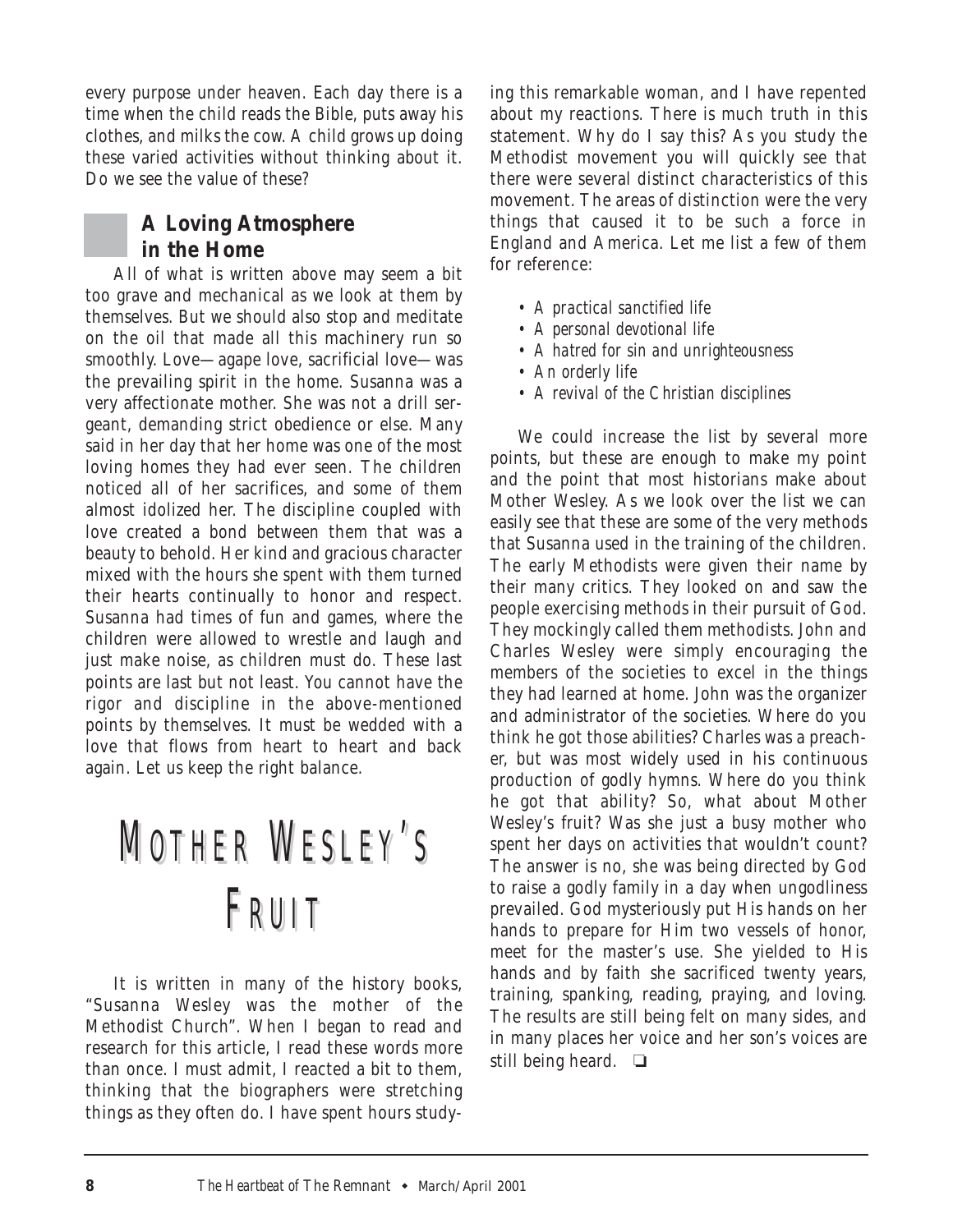

*by Dave Esh*

There is a little shadow that follows after me, And he imitates my actions, often to a tee. It can be quite amusing or embarrassing at times; I see my many weaknesses as he recites my lines. He's constantly mimicking the way that I talk And even tries to duplicate the stride in my walk.

When friends see this shadow, they, likely as not, Will laughingly call him "a chip off the old block". "A chip off the old block", an extension of self– It's more than training or teaching or giving of wealth. But I'm cloning and building a likeness of me, For as the seed that is planted, so grows the tree.

And the fruit thereof, whether it be good or bad, Depends much on the actions of my little boy's Dad. For our lives are as books, with each day as a page, And so often our children can be used as a gauge. Are they bright?, happy?, do they live without fear? We can see much the same things looking into a mirror.

So, behold your children, look deep into their eyes; What they are, or become, should be no surprise. Then rejoice, or repent, whatever you need to do, Because you will be looking at an extension of you. "A chip off the old block", "made from the same mold"– Our legacy will continue, as the future unfolds.



So, are we like our Father, if our Father is God? Do we walk as he walked when on this earth He trod? Are we loving and faithful, gentle and kind? Giving food to the hungry and sight to the blind? If we are Godly examples and build on the Rock, We'll be honored to hear "he's a chip off the old block".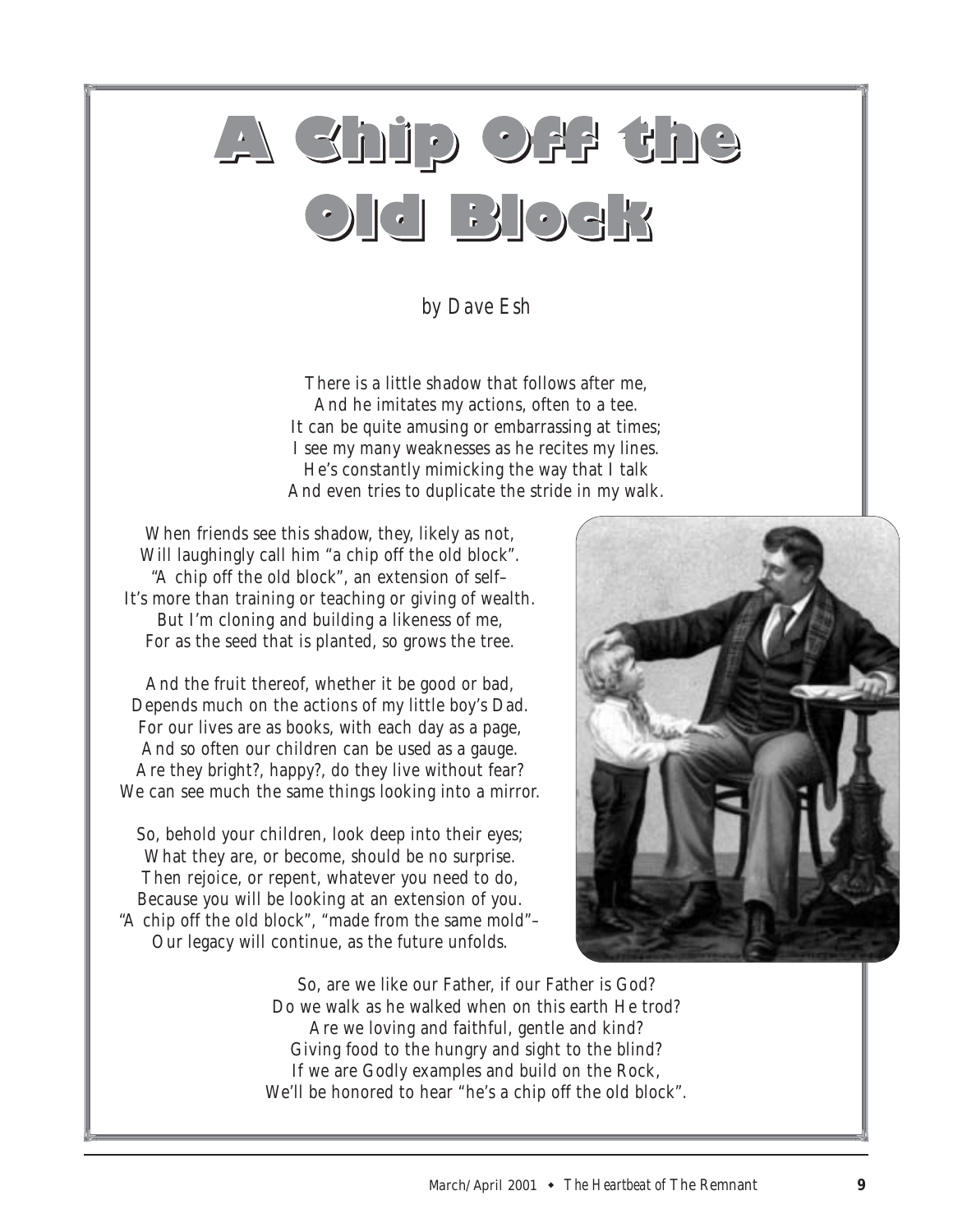# The Upper Room



*by Mose Stoltzfus*

In this message, we are going to focus on the beauty of our Lord Jesus and upon some of the truths that surround Him. We want to meditate on the power and the effect these truths can n this message, we are going to focus on the beauty of our Lord Jesus and upon some of the truths that surround Him. We want to medihave in our lives. In Luke 22:12 we have a most precious verse with much deep significance. *"And he shall show you a large upper room furnished; there make ready."* In this meditation, I would like to take us on a tour of the upper room. Come and join me, as we travel through some of the things that happened in that upper room. I do not know how many of you have ever taken notice of the unique things that happened there, but there are many messages that could come out of what took place in the upper room. I sense that there are many things we can learn from what happened there, things that are very special and necessary for all of us. I am going to assume that the upper room was the same in the Gospels as in the book of Acts. So, let us start our journey now.

## **The Room was Large**

I would like to emphasize the fact that the Bible says the room was large. It was a place that would hold many people. In the book of Acts, 120 gathered in this place. There was plenty of room there. It was as heaven will be; there will be plenty of room there. It was not a place where you would go to be alone with God, though that is an important part of our Christian lives. This was a place where people can meet together. That is what the Church is about—people. That is what heaven will be about—people.

# **The Room was an Upper Room**

It was not down on the street level. It was not earthy but it was heavenly, separated, and other worldly. It was upstairs and it was a place where there were no partitions or walls—one large upper room, above the noise and din of the streets and the people selling their wares. It was a place of quietness, it was a place where you could have a meeting and you would not be disturbed by the things that were going on down on the street level below. Oh, may our assemblies be like these—heavenly places, where deep and intimate things happen.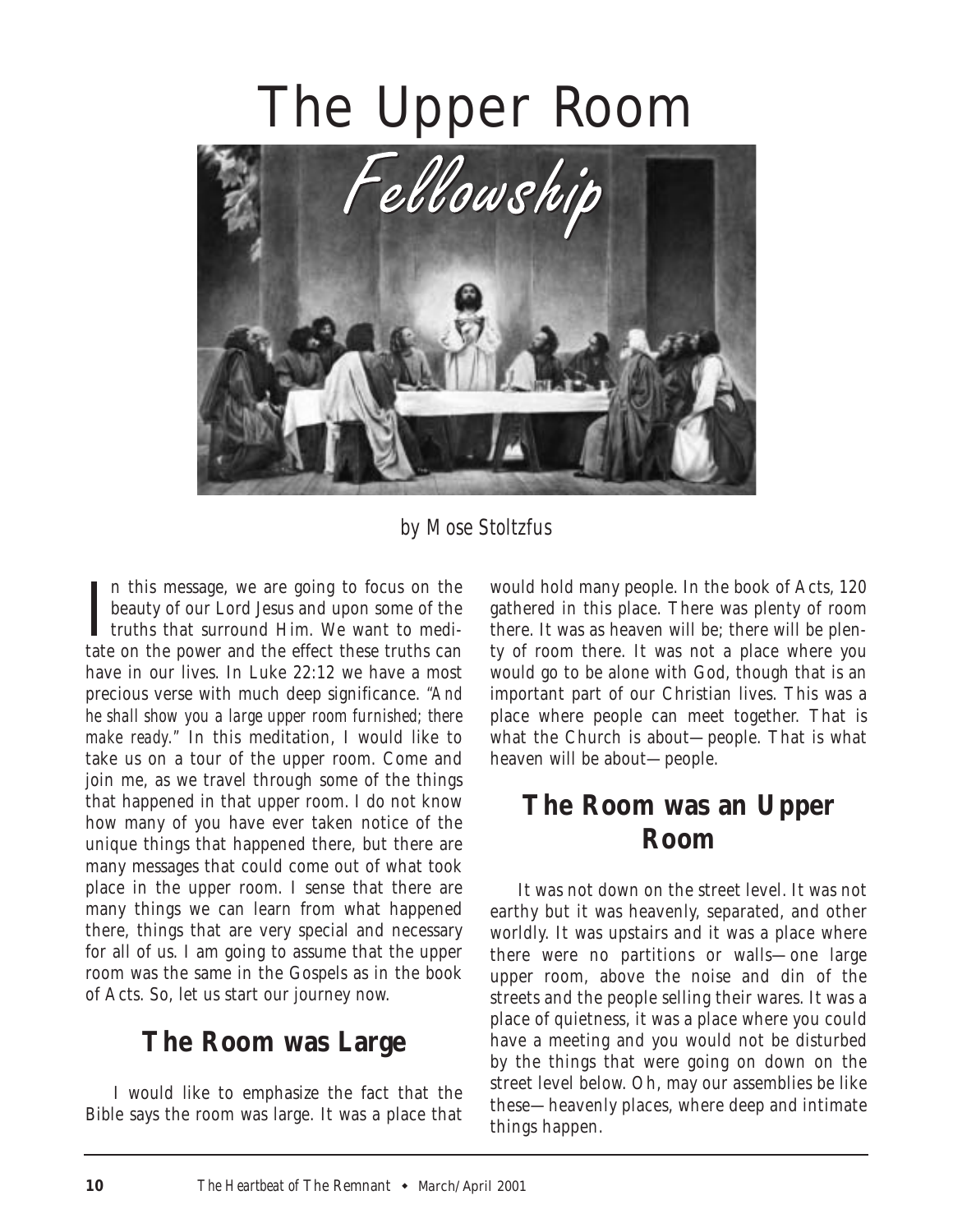## **The Room was Furnished**

Everything was cared for here. All the furniture and all the necessary things needed for the occasion were provided. All they needed to do was go there. They could go there and rest. They could go there, pray, feast, and learn. Truly, that is the way it is with the beautiful things that happen in an assembly. Jesus has made all things ready. The price has been paid, the blood has been shed, and he is seated at the right hand of the Father praying for us. For us, all we need to do is have our heart prepared and the rest will happen, by the mercy of our God.

# **The Room was a Place of Fellowship**

Rather than a place where we might go to be alone and meet with God, this upper room was unique in that it was a place for fellowship. It was the place where Jesus met with the twelve and where the Last Supper was eaten. It was the place where they ate the Passover lamb and where the first communion was served. A large upper room was made for close intimate fellowship. All these things are done together. They were locked out from the world, locked out of the busyness, and locked out of the noise of an active world below. It was an upper room away from all that was earthly. The door was shut, and people could gather, open their hearts, and learn. That is what happened in the upper room. May our churches be the same a place where we can leave everything behind, and have fellowship.

# **Disciples were There**

This is a beautiful thought, but also a definitive thought. First of all, let us consider the beautiful. What is a disciple? He is a follower of Jesus Christ. He is committed to Christ, committed to His ways, and committed to leaving all to follow Him. This is true divine fellowship. This brings a lovely one-mindedness that is strength to all who enjoy it. Secondly, let us consider the definitive nature of these words. What a mixture results when every kind of half-hearted person is there. I am not saying it should be the fellowship of the perfect. However, it should be the fellowship of the consecrated ones, those who love God with all their heart.

## **Jesus was There**

He was without question the center of everything that was happening there. Jesus withdrew there with the twelve. I would guess that perhaps one of the most valuable paintings in all of art's history is the one of "The Last Supper" with the twelve. Jesus was the center of attraction there, and He sat in the middle (at least the picture gives it that way, and the disciples were all around Him). He was the center focus of all attraction there. Yes, there were twelve disciples; Judas was there, but Jesus was the central figure. He is what made this upper room fellowship so sweet. Take Him out of the room, and what do you have? You have nothing but religion. It is the same today in our assemblies. We can have the people there. We can have all the furniture there. We can put everything in place, but if Jesus is not there, we do not have anything.

## **Love was There**

It was a scene of love. In John 13:23 we have an account given by John, the disciple whom Jesus loved, that he had his head laid on Jesus' breast. So we have a picture here of adoration and love. Maybe John sensed that they were near the end. The disciples had been given enough instruction that he could have known. Whatever his thoughts, we have a scene of intimate love and fellowship. This is a picture of how it should be with us today. In the upper room there should be close intimate fellowship with Jesus Christ. We are speaking spiritually here. We are two thousand years down the road, but we still need to lean our heads on Jesus' breast. The love feeling that John had for the Master is to be the same in our hearts. There needs to be an intimacy, a depth of love that spiritually we trust Him and lay our head on His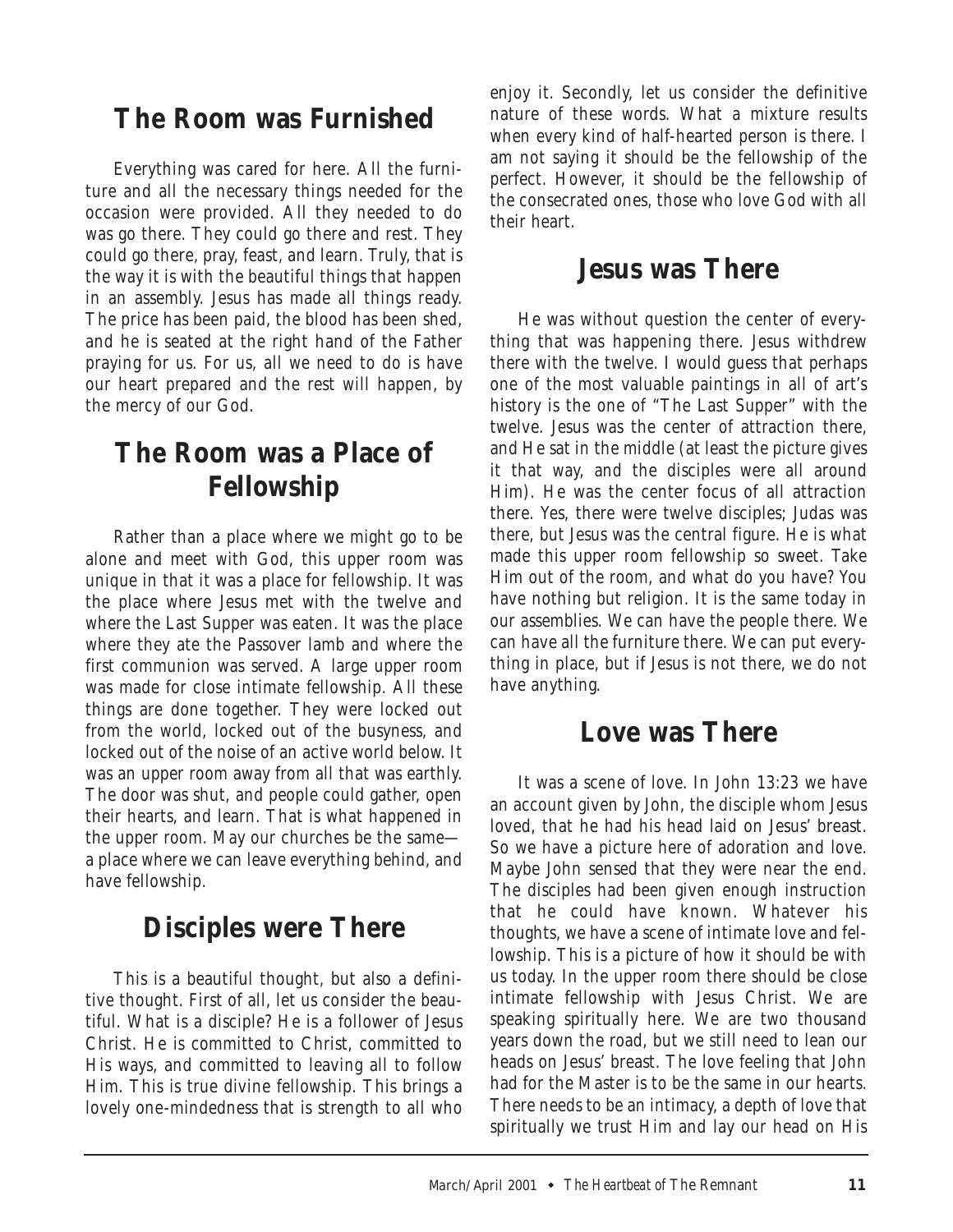breast. In the upper room it happened, and it will happen for you and me if we dwell in the upper room—that sweet intimate adoring love for the Master where he is everything, and we pour out our hearts to Him.

## **Humanity was There**

There were some things that happened there that were not the best. Some rivalry over who would be next to Christ in His Kingdom was expressed in the upper room. We must remember that this was before Pentecost. It is also good for us to be honest and acknowledge that things like this come into our lives. Peter made the strong declaration that he would not leave Christ, that he would not forsake Him. But Jesus said that "this night, before the cock crow, thou shalt deny me thrice." (Matthew 26:34) Peter also said "though I should die with Thee, yet will I not deny Thee. Likewise said also all the disciples." (v. 35) That all happened sitting at the table in the upper room. It was a place where the news of a betrayal was made known. I do not think that any of the disciples knew that until they were there in the upper room. But there shut away from the world, Jesus broke the sad news to them that one of them would betray Him. Let us be honest and say that many times humanity gets in the way when we are trying to have fellowship.

## **Self-Examination was There**

Jesus said to them, "One of you will betray me." Very quickly, as it lighted upon the ears of all that were present, self-examination took place in the upper room. Men began to lay their hand on their breast and say, "Lord, is it I?" Self-examination is a principle that we all need to learn about the upper room, about communion, about sweet intimate fellowship. "Lord, is it I? Have I done something to grieve You? Would I betray You?" That all happened up there. They began to examine themselves one after the other. I think that all of them said, "Lord, is it I?" Paul said, "Examine yourselves" (2 Corinthians 13:5), and, "For if we would judge ourselves, we should not be judged." (1 Corinthians 11:31) Finally Jesus revealed that it

would be the one who would dip with Him at the same time in the cup. I would guess that they were eating the Passover meal at this time.

# **The Communion of the Cross was There**

It was the place of the first communion, up there in the upper room. In Matthew 26:26 we see these words, "And as they were eating, Jesus took bread, and blessed it, and brake it and gave it to the disciples, and said, 'Take, eat; this is my body.'" Though we say these words 3 or 4 times a year as we participate in a communion service, here was the first time it was done in a service. These were not new words to the disciples, for they heard them in John chapter 6. However, this is the first time the symbols of the bread and the wine were used with those very deep words. In John 6:53-57 we have these words, "*Then Jesus said unto them, 'Verily, verily, I say unto you, except ye eat the flesh of the Son of man, and drink His blood ye have no life in you. Whoso eateth my flesh and drinketh my blood hath eternal life; and I will raise him up at the last day. For my flesh is meat indeed, and my blood is drink indeed. He that eateth my flesh and drinketh my blood dwelleth in Me and I in him. As the living Father hath sent Me and I live by the Father, so he that eateth Me, even he shall live by Me.'"* Now here the doctrine of communion was given, and it was acted out there in the upper room through the symbols of the bread and the wine with the eleven. We must eat and drink of Christ. For over 2,000 years since that meeting in the upper room, men and women have been partaking of Christ in spiritual communion with Him. The communion service is a picture of that life of feasting on Christ. As we partake of Christ spiritually, eating of him and drinking of him, we receive nourishment from Christ. His life makes us able to overcome the powers of sin in our lives and the powers of darkness in the world. Brothers and sisters, we must learn to be eating and drinking of Christ all our days. This is what communion is all about.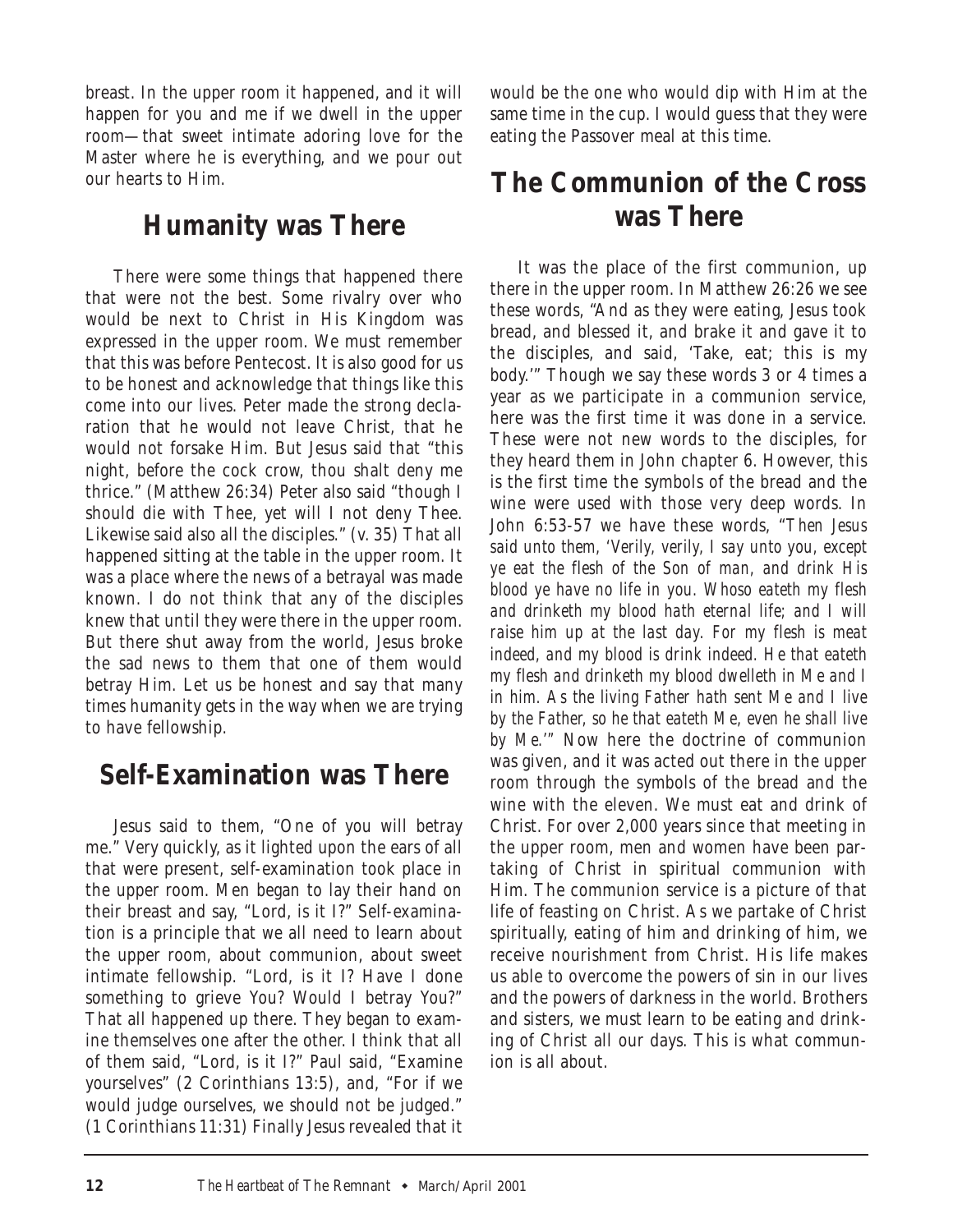## **Servanthood was There**

Feet washing was initiated there in the upper room. After supper was ended He took a towel, girded himself, and proceeded to wash His disciples' feet. It seems that Peter was indignant. He said, "Lord, dost thou wash my feet?" Peter knew this was out of order and tried to stop Him. However, Jesus was giving them an example in lowliness and servanthood. So after He had finished washing all of their feet, He began to teach them what He was doing. Christ explained to them the principles of true greatness. Let the greatest serve the others. Humble yourselves and wash one another's feet. He said to them, "Do as I have done to you." This is how it should be in the church. It should be a brotherhood of servants who with lowliness of mind serve one another. As we wash each other's feet today, this pictures how we should be all the time with each other. It is part of the **Upper Room Fellowship.** Lord, teach us to esteem our brother higher than ourselves.

## **Teaching was There**

I do not know if you have ever thought of it before, but there was some very powerful teaching in that upper room. John 13-17 were spoken in the upper room. I do not know how precious and meaningful these words are to you, but they are very precious to me. Let us consider just a few of these life-changing revelations.

- *I am going away, but I am coming again.*
- *The promised Holy Spirit.*
- *An intimate spiritual relationship with the living God.*
- *The key to an abundant fruitful life was abiding in the vine.*
- *A deeper understanding of love sacrificial love.*

These many truths take on rich meaning when you remember that their whole world is going to be turned upside-down very shortly.

# **Preparations for Calvary were There**

That is what it was. He had them all there; they had their meal; He had washed their feet in chapter 13. Then He proceeded to give them some of the most profound truth in the whole New Testament, and finished with a beautiful closing prayer. Then He went to the garden, and on to cruel mockings, and then to the cross. Let me tell you, when we have an upper room, we can take a Calvary much easier. When we have the upper room with that sweet intimate fellowship of a brotherhood, when we hear from heaven and understand each other and the presence of God is there and love is there, then we can take the mocking and the scourging a lot more easily. However, so many people do not have an upper room. There are many Christians out there—and not through any fault of their own—who are in situations where they do not know what an upper room fellowship is like.

## **Prayer was There**

Our Lord prayed the prayer recorded in John 17 in the upper room. It seems like it flowed out of His heart after He finished teaching them in the same manner that a prayer flows out at the end of our sermons. I have often wondered what it was like to be there when that beautiful priestly prayer *continued on page 28*

*"Let me tell you, when we have an upper room, we can take a Calvary much easier. When we have the upper room with that sweet intimate fellowship of a brotherhood, when we hear from heaven and understand each other and the presence of God is there and love is there, then we can take the mocking and the scourging a lot more easily."*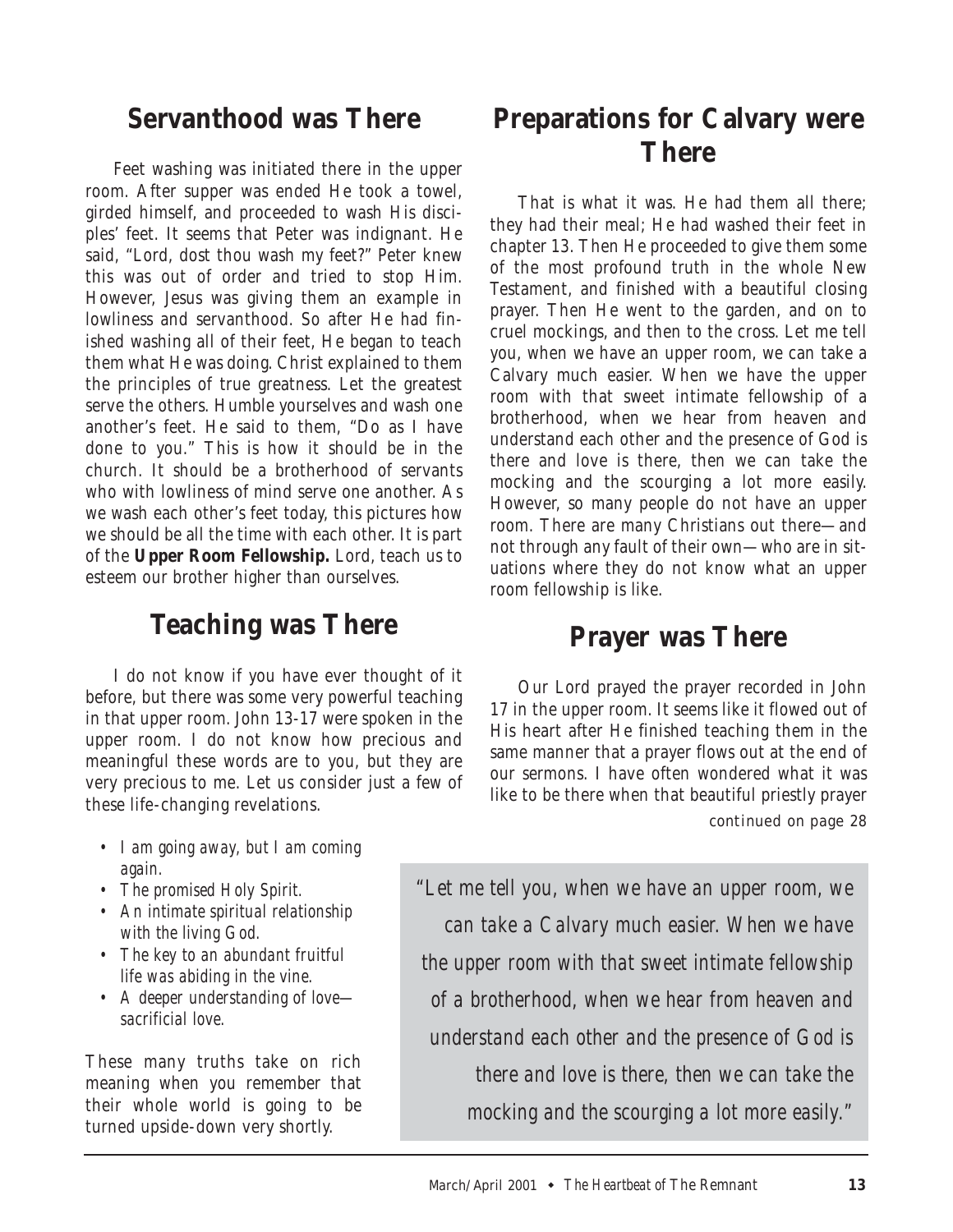# WHAT KIND OF MOSES?

In this modern day, even<br>seems to think that the<br>silly and the cute is the<br>best way to teach children. n this modern day, everyone seems to think that the silly and the cute is the Please stop and ponder what we are doing. What kind of Moses do you want your children to remember? Which one is most biblically correct? Are we diluting the power and example of Bible characters when we put them in cartoon form? Let us strive for the things that are excellent.



# **Spreading the LIGHT**

We at Charity Gospel Tape Ministry want to take a moment to give a heartfelt thank-you to all the many contributors who faithfully support this ministry. We are rejoicing, as we realize that the tape ministry has been able to supply 170,000 tapes during the past year. The letters continue to come in almost daily, containing testimonies of changed lives. It seems that a tape ministry is becoming one of the most effective means to reach people with the Gospel. This is a general listing of the tape ministry income and expenses for the year 2000.

> **God Bless You for Giving!**

# **01/01/00 Beginning Balance . . . . . . . . .\$9,396.32**

#### **Receipts**

| Tape Ministry Donations \$175,572.86 |  |
|--------------------------------------|--|

#### **Disbursements**

| UPS & Postage  \$21,627.96                                                                         |
|----------------------------------------------------------------------------------------------------|
| Tapes & Albums  \$137,119.75                                                                       |
| Computer/Equipment/Supplies  \$12,518.37                                                           |
|                                                                                                    |
|                                                                                                    |
|                                                                                                    |
|                                                                                                    |
|                                                                                                    |
| Total Disbursements \$243,558.24                                                                   |
| 12/31/00 Ending Balance  \$1,294.00                                                                |
| $\ldots \ldots \ldots \ldots \ldots \ldots \ldots \ldots \ldots$ - \$8,102.32<br><b>Difference</b> |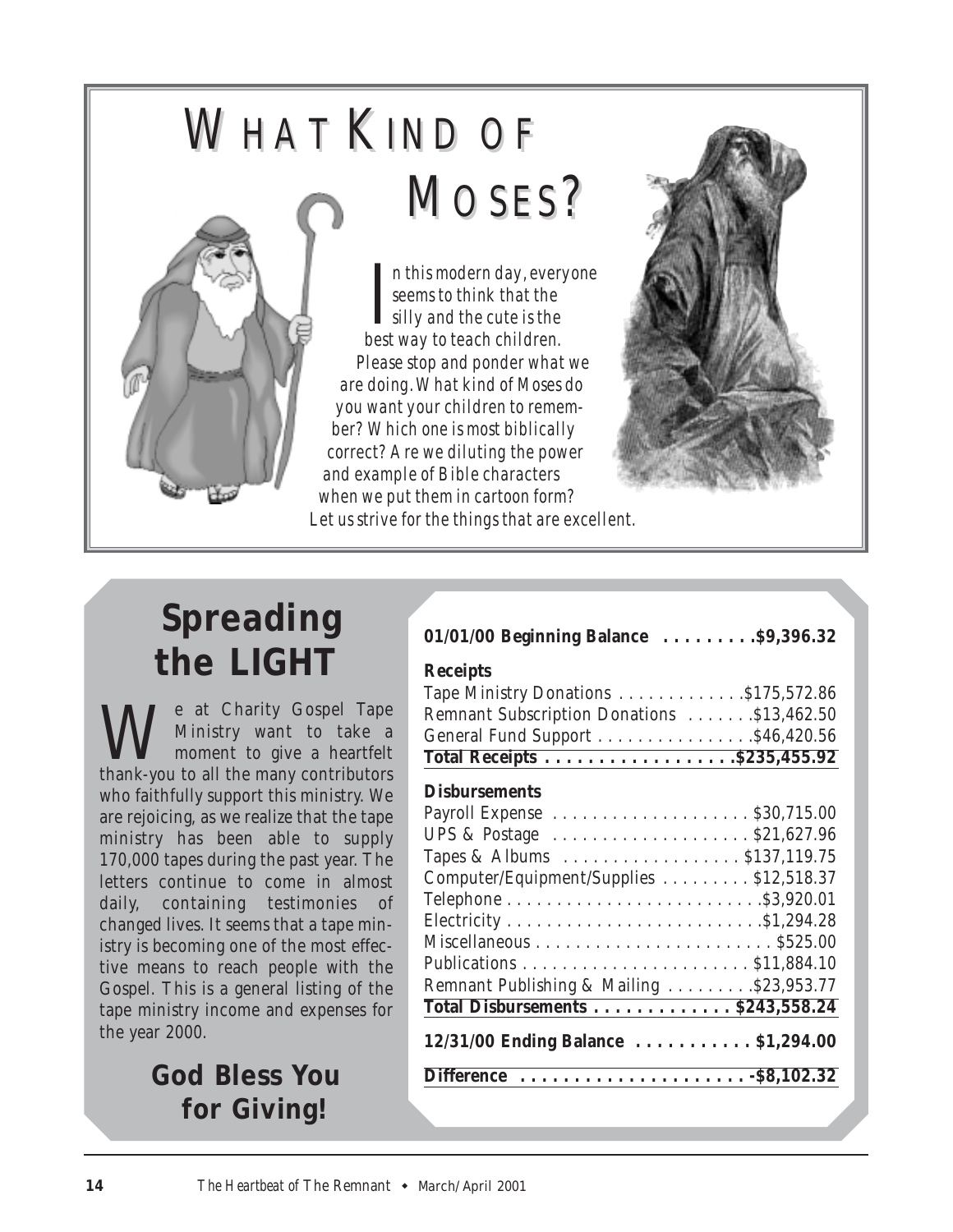# Sharpened Words for Little Ones

*Dear parents,*

*Welcome to Sharpened Words for Little*<br>*Ones. In Proverbs chapter 4 we get a*<br>*defining to a father, sitting his children Ones. In Proverbs chapter 4 we get a glimpse of a father, sitting his children down before him, and giving them good doctrine. We know the whole of the book of Proverbs was used to instruct schoolboys, and the old Jewish fathers used it to train their sons. It is a very practical book. Please note, this book, which is very practical, is filled with analogies, object lessons, and illustrations to help the students learn more quickly. These teaching methods also help the students to remember what they learned. We know that the greatest teacher that ever lived used these same methods to teach the people when He was here on earth. These methods were tried and proven by the Master Himself. I think it is right to say God inspired these methods of teaching. This is the same God who told us to train our children. We give you these ideas with a hope that you will use them and find more like them on your own. When you come across a good one, let us know. We would love to print it for others to use.*

*--The Editors*

# *God bless you as you teach!*

## Ye are the Light of the World

This devotional should be done at night, as we will be dealing with light and its effect in the darkness. Bring several candles with you to your family time. After you have finished singing, turn out all the lights for a few moments. Then turn them on and read the verses that pertain to this lesson. Talk about being the light for a short time, and then turn the lights out again. Just keep on teaching the concept to them as you all sit in the dark. They will love the change in environment and they will be listening. Then get one candle out and light it with a match. Make sure you all note what just one candle does to the darkness. You can also get some kind of a bushel and put the light under it so the children can see how much this affects the darkness. After discussing light and darkness for a while relating this to the lost world around us, pass out all the candles. As you light them one by one you will see how much more the darkness is affected by more candles. Family testimony can be brought in here. You should tell them how important it is to be in unity with each other, and how this makes the light shine more brightly. This is also a good time to talk about your church. How many more lights you have and how much brighter the light is when the church stands together. Finish your time in the dark, with all the candles lit, singing that little children's song, "This little light of mine, I'm going to let it shine."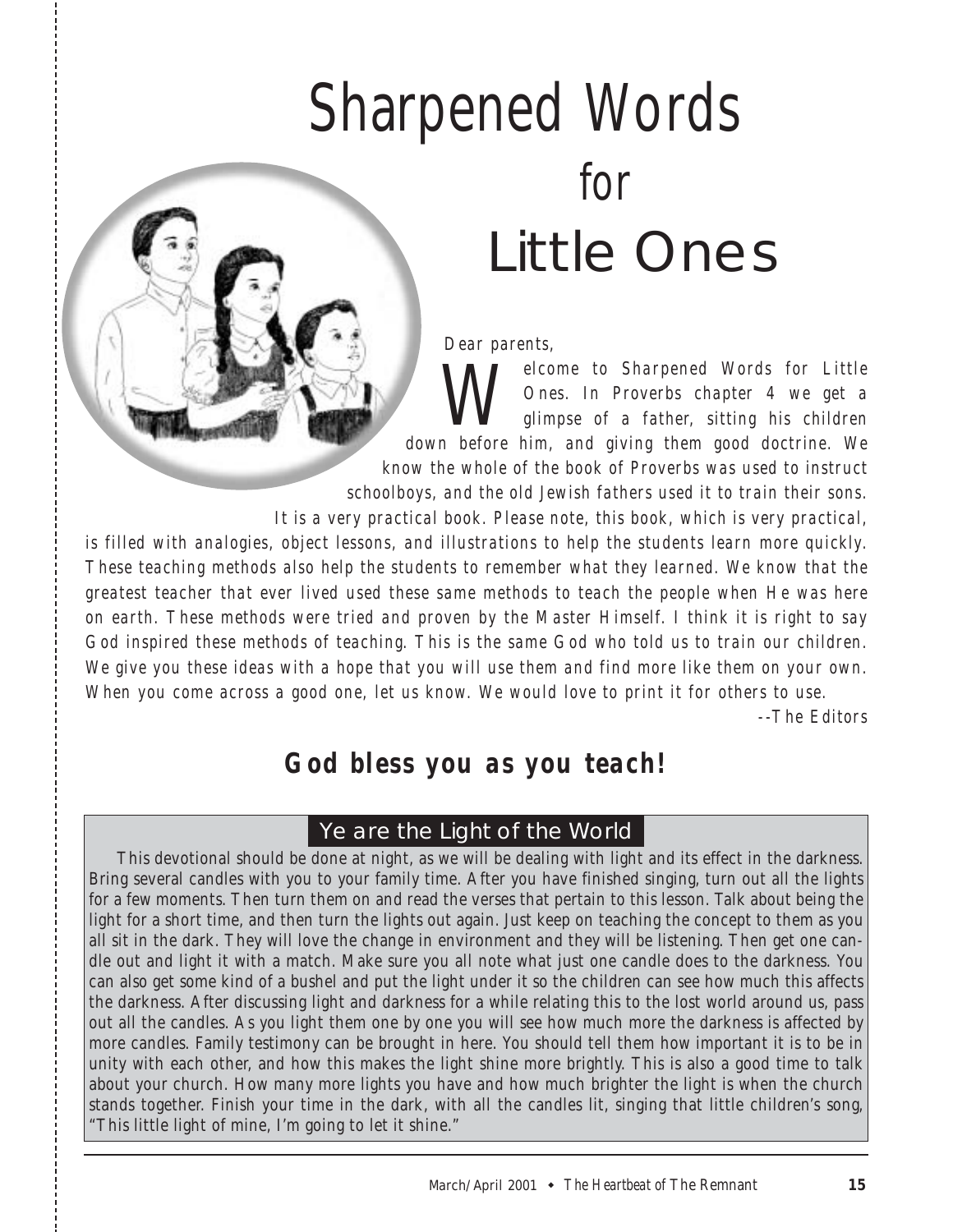#### Hating Sin

This is a very important concept in a child's life. We know that our Lord Jesus loved righteousness and hated iniquity, and we want to learn to respond in the same way. Your children will never forget this lesson. We will be looking at Ezra Chapter 9. You want to wear an old shirt the morning that you plan to teach on this. Start by giving them a little background for what happens in this text, Ezra's burden for God's glory, and how they traveled back to Jerusalem to establish the destroyed city. The testimony of God is an important one. Then explain what the people did. When Ezra came to the city and heard about the evil they had done, he rent his garment. At this point in the story stand up and act the whole thing out. Ripe your shirt open with your hands like he did. The buttons on the shirt will go flying everywhere. You will even have the attention of your wife if you don't warn her ahead of time. There is much in this chapter that Ezra did because of his grief over their sin. Spend some time on all of it, and then spend some time on the holiness of God and why it is so grievous to sin and compromise.

#### Jesus is Coming

The Bible clearly teaches us that Jesus is coming again and we don't know exactly when. We are warned many times that we should be watching for His return. We are to be expecting Him to come, and be prepared at all times. Faithfulness to God and His word is our responsibility while we wait for His coming. Here is the object lesson. As you start your time with the family, get up in the middle of the first song and walk over to the window and look out as if you are watching for someone to come. This always stirs interest because we all like visitors. Do the same thing during the second song, maybe even twice during this one. As you sing the third song, do it again two times. They will probably be asking you why you are doing this by now but just put them off. There are many portions of scripture where this principle is taught, so choose one and begin teaching. Somewhere at the beginning of the teaching, get up again and go look out the window. They should understand by now, why you were doing this all through the singing. Now you can teach on what it means to be watching, waiting, and being prepared.

### **Bad Habits**

Here is a good way to teach the children how strong bad habits can be if you don't deal with them. An appropriate verse for this lesson is found in Ro. 6:16, where it talks about becoming a slave to sin. Bring a spool of thread to family devotions and start by showing the children how easily you can bread one strand of the thread. You can usually get one of the boys to break it also. Then get a volunteer to help you teach the lesson. You need to set him in a chair and start winding the thread around and around, many times. Make sure it is enough that they will not be able to break loose. It is best to tell a story about a boy or girl who started out doing something wrong one time. Explain to them that this child should have dealt with their wrong action right away, but they didn't. This might even be a story out of your own life. As the story goes on, you should be wrapping the thread around them many times. Tell the children how it becomes easier and easier to do the wrong again and again, the longer you put off dealing with it. Eventually you can not stop. Try, as you will, as hard as you can, you are not able to stop. When you get to this point in the story, you have a child sitting there who is all wrapped up in thread. Have them try to break loose of the binding. He will not be able to do it. Give them a little pep talk and let them try again. They are bound and they know it and all the rest of the children also know. Now you can read the verse from the Bible and explain that this is a principle in the Word. He that committeth sin is the servant of sin. There are many ways that you can go from this point. You can take another family devotion time and teach them how Jesus Christ is the only way to get loose once they are bound. You could take another time and teach them the whole lesson on the positive side. Good habits are also gained the same way one at a time. The same verse explains this. It also speaks to us about becoming a servant to righteousness. Any action done sincerely twenty-one times in a row will become a habit. This has tremendous potential for children who want to develop character in their lives. So there you have three ideas for teaching times which all come from the one illustration of using thread to bind them. You can encourage them to open up and tell you about areas of their lives where they see the threads getting stronger. You can also stimulate them to choose some good habit that they need to bind into their lives, and offer to help them do it.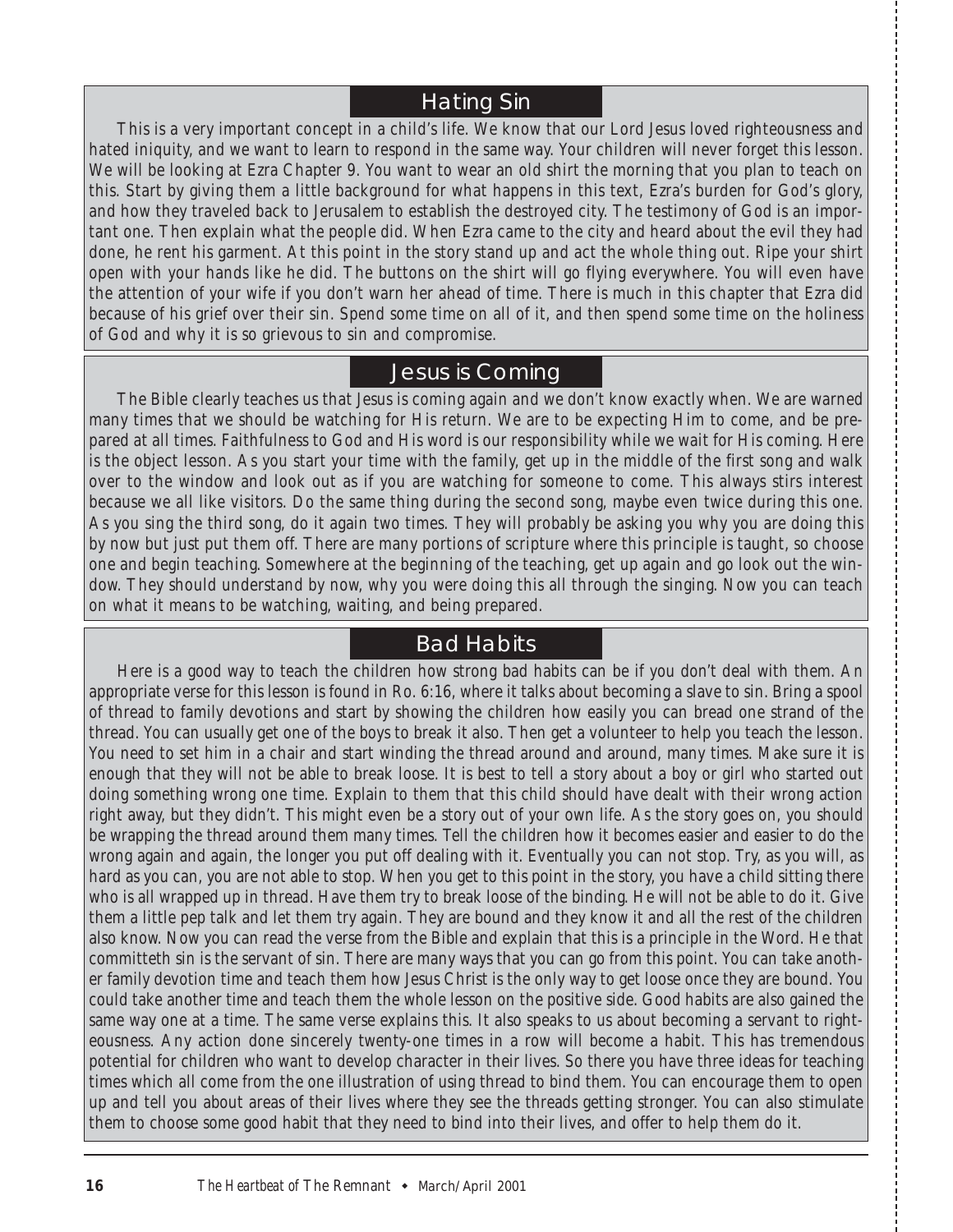# Strangers and Resident Aliens

*by Donna Wojcik*



**Otto & Donna Wojcik**

66 Dearly beloved, I<br>beseech you as<br>strangers and pilbeseech you as grims...." (l Peter 2:11a) Several years ago, I began to meditate on this verse. For me personally, it had both earthly and spiritual meaning and so this verse has become very special to me. I was born in Canada, and maintain an earthly citizenship there; however, I hold a United States immigration green card or Resident Alien card that permits me to live here.

I was not raised in a Christian home, and I was well into my mid-twenties before I had any real experience with church. Unfortunately, this experience was not in agreement with the scripture in matters of dress, jewelry, makeup, hair length, etc. As a new believer, I felt sure that the leadership of the church would never steer me down the wrong path. And since I had not been discipled, and was kept busy "working" in the church, I did not know that in order to grow I needed to read God's Word. How wrong I was to place my trust in the leadership and not in the Lord Jesus. For eight years, I blindly followed them too busy to read the Bible and find out what God really says. Oh, how the Lord must have grieved over me those eight years, yearning for me to read His Word and truly follow Him. Near the end of that eighth year, I began to sense that all was not as it should be. I just knew that there had to be more than what these people were telling me that there really was a holy life that believers could live. As I began to read the Word and search it for myself, I began to see that I had indeed been led down the wrong path. My life was not giving glory to the Lord, and I was grossly ignorant of His Word. As a result of the Spirit's prodding, I withdrew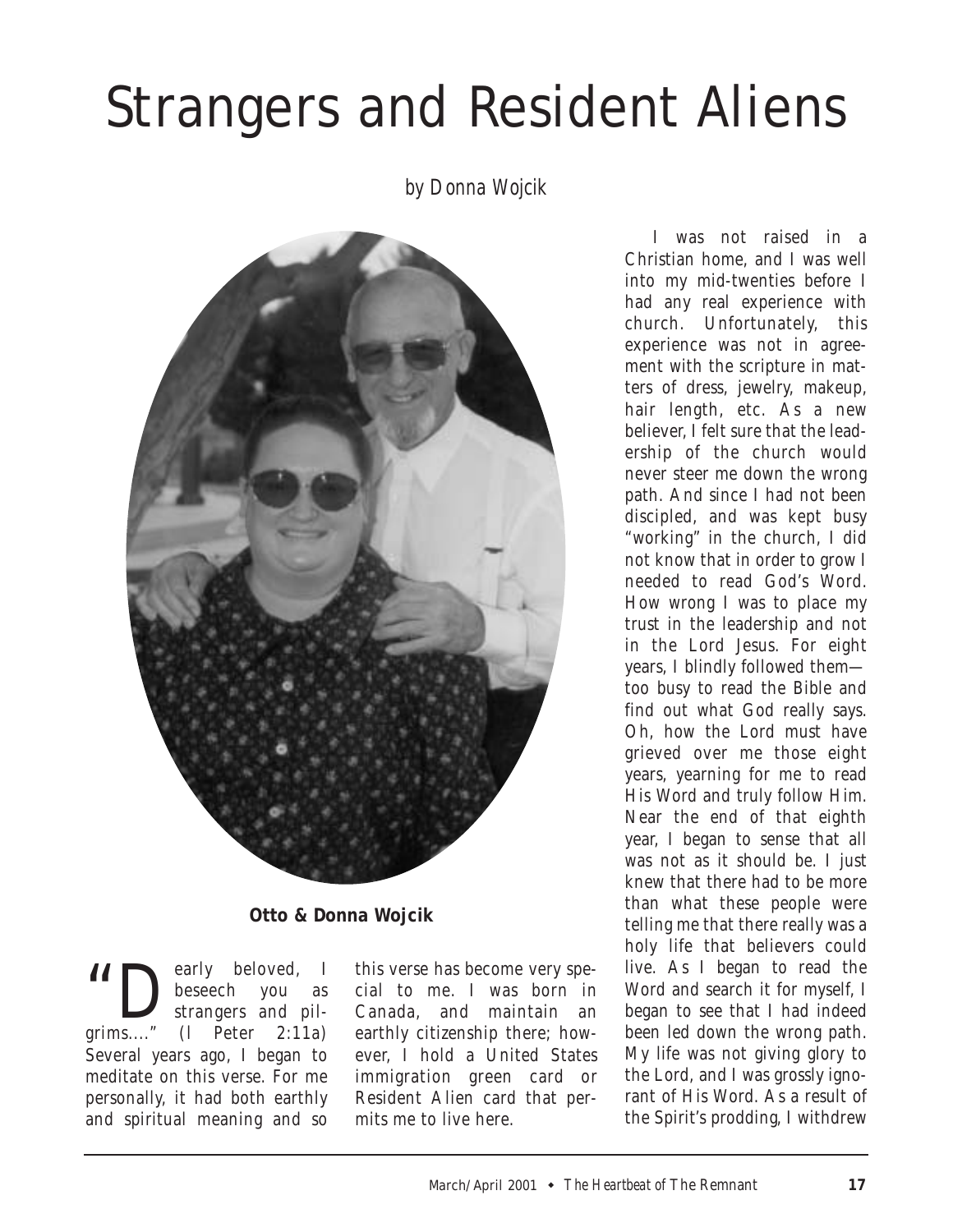from the church, and began an intensive study of the Bible. And what I found was both shocking and amazing. I found things within its pages that I had never even heard before.

In 1991, the Lord sent me a Bible believing, God fearing husband who loved the Lord with all his heart. I know now that the Lord had His will in bringing us together, but at the time I did not know this. I was NOT the picture of the godly woman. I had extremely short hair, and wore pants, jewelry, and makeup. Yet as my husband looked at me, he did not see these things. Otto saw me with long hair, in dresses, and without all of the other things. The Lord let him see me as a godly woman that the Lord knew I would become once He got a hold of my life in a deeper way. I am truly thankful that the Lord brought us together. For it has been Otto who has pointed me to the scripture as the final authority in all situations. As I began to search the Word, I also began to make the changes necessary in my life. This was not because Otto said that I should, but because it was in God's Word. As these changes began to be made, I began to see myself more like a stranger and alien in this world.

Have you ever seen someone that you just know is from another country? What was it that first let you notice that person? Was it their clothing? Was it their accent (speech)? Was it the way that they did things, or the things that they occupied their time with? As a Canadian, I have had to learn to speak differently. I must remember that a

bag is called a sack. I must remember that the letter "z" is pronounced "zee" not "zed". And I must remember to try not to say "eh" so much. My speech reveals that I am from another country. I am an ALIEN here.

As I reflected on the verse in 1 Peter 2, I began to see that I am indeed a Resident Alien in every sense of the word. I began to ask myself these questions: "if I am a citizen of heaven, do people of this world notice that I am an alien here? Can they sense that 'this world is not my home, I'm just a passing through' as the song says? Do I dress as though I am an alien? Does my speech identify me as an alien and a stranger? Do my actions, the

things I do and the places I go reflect that I am an alien? Does ALL that I do as I journey here in this world show that I

am not comfortable here, and that I long to return to my real home—my spiritual home?" You can see that there are a lot of things to consider when we are aliens. We are living here, but we do not have to adopt the habits, language, and dress of this world.

My husband and I recently moved here to Las Cruces, New Mexico. I am praising God that He has called us here, for it has served to reinforce my thoughts on being an alien. With a population of over 70,000 I have found that I am the only one (that I have seen to date) who

wears a veiling all the time. Yes, people do stare at me like I am an alien. And all that I can do is say "PRAISE GOD!" They are recognizing that I am an alien and stranger. Some people get up enough courage to ask me what religious order I belong to. Praise God that I can testify for Him! Many ask if I always wear dresses. Praise God again—I am an alien! Many ask if we have television or go to movies. Praise God—I am an alien!

Many times, we meet people who call themselves Christian, yet do not in any way reveal that they are any different than those in the world around them. They dress the same as everyone else, they go the same places as

*"Yes, people do stare at me like I am an alien. And all that I can do is say "PRAISE GOD!" They are recognizing that I am an alien and stranger."*

> everyone else, they follow the hair styles as everyone else, and listen to the same things as everyone else. Can anyone see that they are an alien and stranger here? I'm afraid not!

> How I praise the Lord who pulled me out of the clutches of this world, and has set me up as an example and witness for Him. I am thankful that I can be a resident alien for Him. I praise Him that people can observe my life and know that I am an alien—know that I am only passing through on my way to heaven to be with my Lord. <del>□</del>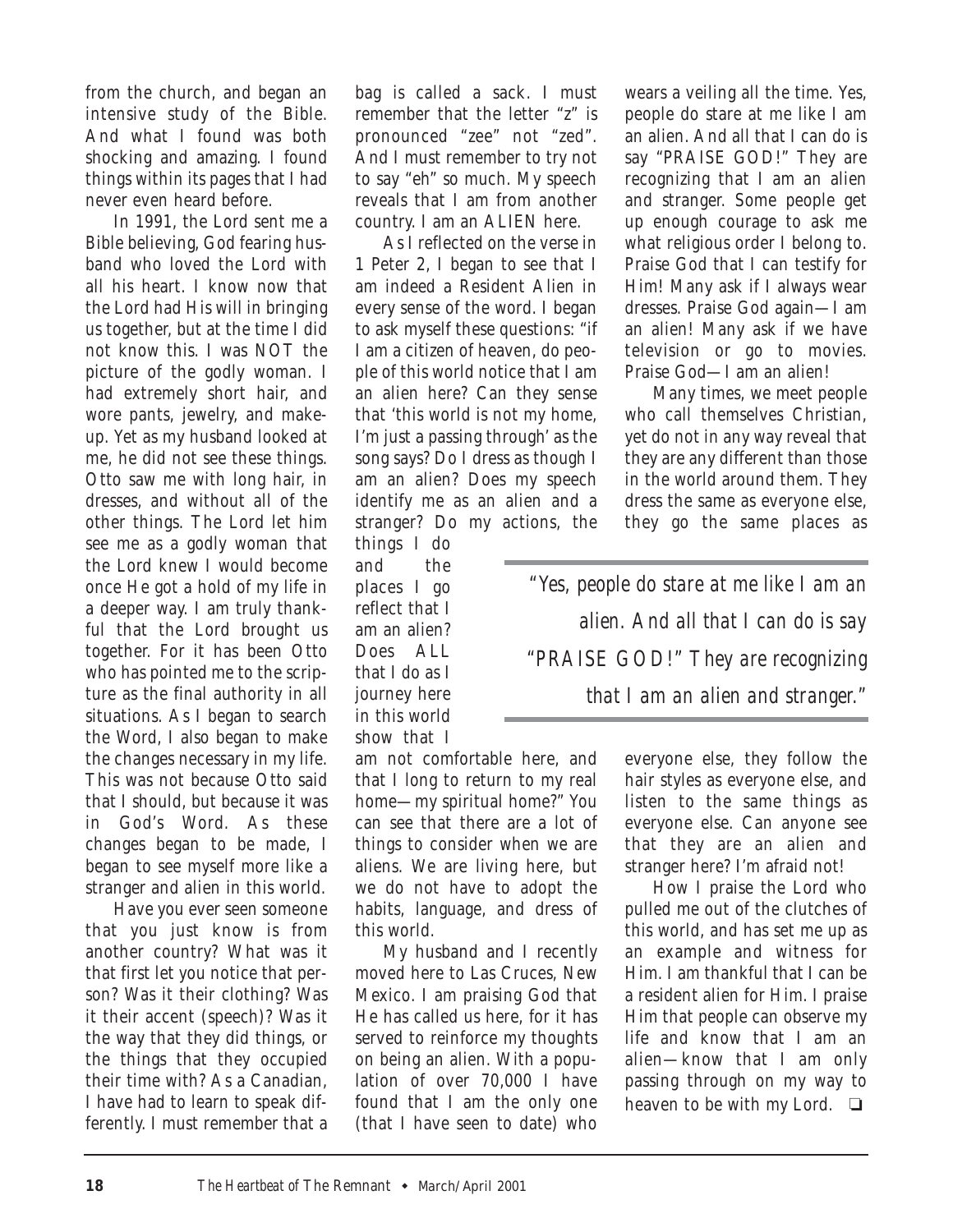

# THE HIDDEN POWER OF A HUMBLE ACT

Feet

*Welcome to the Blessing Corner. In this Issue of the*<br>*Remnant, we have chosen to feature one of the principles from God's Word that may be a bit controver-Remnant, we have chosen to feature one of the principles from God's Word that may be a bit controversial. We have no desire to contend with anyone, but only to inform and give testimony. This is the purpose for* The Blessing Corner*. If you have discovered a beautiful blessing hidden in one of God's many precepts, we would love to hear from you. Write to us and share your testimony so we can pass it on to others. We all need to grow in our understanding of the Bible.* 

*The text where this principle is found is John 13:1-17. The scene of the text is the upper room where the Passover supper was eaten, and where the first communion service was held. Sometime during this deeply intimate time with the disciples, our Lord took a towel, girded himself, and began to wash their feet. This came as such a surprise to them that Peter said, "Dost thou wash my feet?" In other words, "I should be washing your feet." After Jesus finished, He sat down and began to teach them in His usual manner. He taught them the principles of servanthood and humility, and finished by telling them that He has given them an example, and that they should "do as I have done to you." For those believers who take the practice literally, His last words are very meaningful. He said to them, "happy are ye if you do them." In our local fellowship, we practice the ordinance of feetwashing at the same time that we partake of the Lord's Supper. Some of my fondest memories of brotherhood fellowship are those sweet times when we all bowed down and washed one another's feet.*

#### *by James Cunningham*

I was not brought up in a<br>church setting where feet<br>washing was practiced as an was not brought up in a church setting where feet ordinance. Because of this, when the Spirit of God began to deal with me, it was life changing. My first thoughts were typical thoughts of unbelief. I reasoned, "Surely it couldn't mean that for real." My only experience with feet washing was at a Bible School fun night. The wives of all the professors were made to wash their husbands' feet in front of the entire crowd. It was a time of tremendous laughter, jesting, and applause. I tremble at the thought of it now. With this background, I continued to reason, surely, this ancient practice has passed away due to major cultural change. I thought that to spiritualize the passage is the proper approach for our day. Jesus is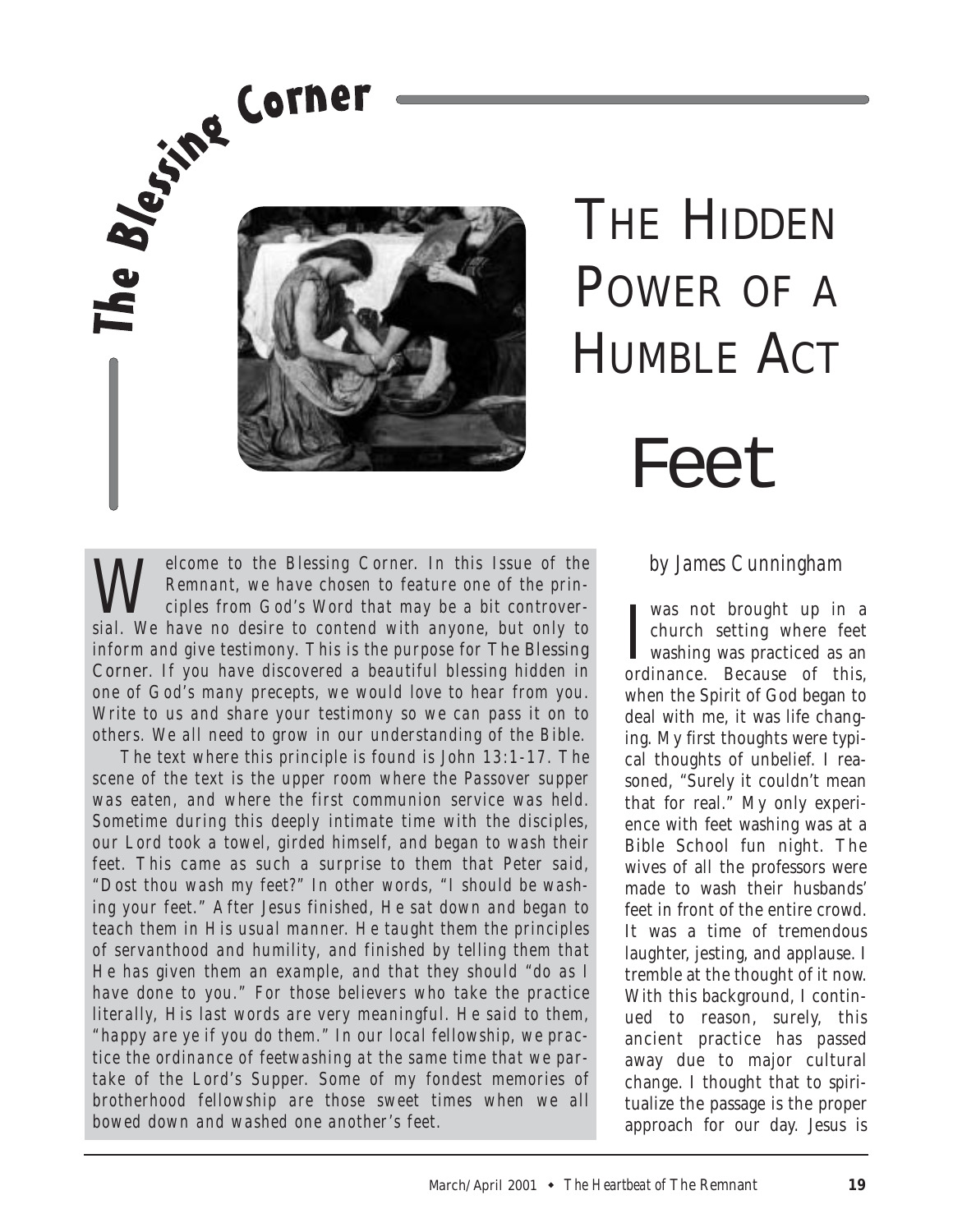teaching us to be humble and that is what we should be. To serve others would be today's equivalent of what Jesus did. These were my initial thoughts when I first faced this truth.

As time went on, I began to take a more serious look at the subject. I had been taught a deep respect for the Word of God, and I knew I must address this issue with a responsible heart. I cannot just pass over it and say it is not for our day. God wrote it in His holy Word, and I must accept this without question.

After I came to this firm conviction in my heart, God surprised me with the way He made it a blessing to me. At the time of my ponderings, we were meeting with a few brothers of similar background and some problems had arisen. I was leading out in the fellowship, and my first reaction was to be swift and decisive and "take care" of the issue before the

assembly. I had studied up on my duties as they related to the assembly and had complete confidence that I would be acting in accordance with Scripture. A few short minutes before we were to meet, I mentioned to my wife the action that I felt was to be taken. Cautious, but supporting, she encouraged me to do what God was telling me to do. I bowed my head one final time, and the Lord clearly spoke, "Wash his feet"!

Wow, I just knew the Lord was mistaken, and I began to reason with Him that the problem had to be taken care of, and what would this accomplish?

"Wash his feet"!

I knew I was wrong to argue, so I filled a bucket with water, and grabbed a towel.

That evening, unknown to me, there were some visiting brothers among us. (Can you imagine the example I would have been, if I were left to my own ways?) We opened in song and greeted each other, then the Lord said, "Now." I began to weep as I asked all in attendance to take off their shoes and socks,

*"Heaven opened up over us...and we had a sweet victorious meeting. I have often wondered what would have been the outcome of that meeting, had the Lord not intervened."*

and explained that I was told of the Lord to wash their feet.

The fear I had of being rejected was immense, but I knew God had spoken to me. They all began removing their shoes (to my relief), and I began. The place was silent until one of the other brothers whom I had only met recently spoke up. He said that it wouldn't be right for him to have his feet washed, and not be able to wash someone else's feet. So he began, then another followed, and then another followed. Heaven opened up over us.

Someone sang Isaiah 52, and we had a sweet victorious meeting. I have often wondered what would have been the outcome of that meeting, had the Lord not intervened.

#### $\{\diamond\}$   $\{\diamond\}$   $\{\diamond\}$   $\{\diamond\}$   $\{\diamond\}$

Through the years in my ministry, I have come across testimonies similar to this one where someone simply stumbled on this blessing. It began as a simple prompting from the Lord and ended in an overwhelming

experience. I know of a husband who was led to wash his dear wife's feet at the height of feelings of gratitude. They were both touched deeply through obeying this principle.

Some time ago, I was reading a missions periodical, *Asia Harvest*, an outreach to the unreached in Asia. There was a testimony of a young sister on a short term missions trip to some of these hidden unreached people groups.

She found herself among these searching, hungry people. All of a sudden, she was prompted to wash their feet. Now this was a people who wore sandals, so they knew what feet washing was all about, and they knew it was the lowest of tasks. Mind you, she did not speak their language, but in her act of humility and love, she spoke the language that touched their hearts. Revival broke out, and the Spirit of God swept into the meeting. Several souls were converted that day, many others were touched by the practical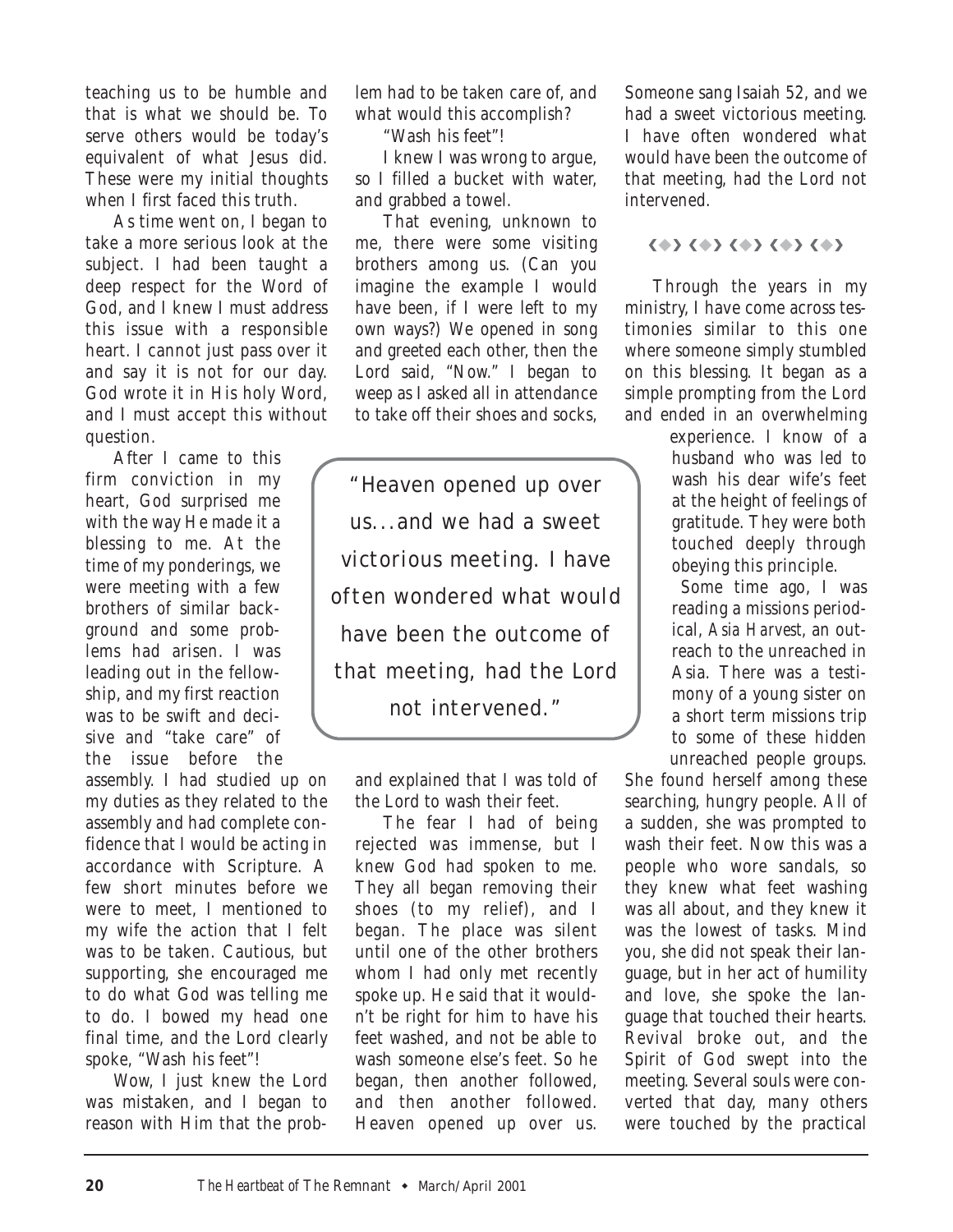expression of the Gospel, and the sound of her humble act was spread abroad to many others. If I remember the story rightly, there is a church there because of this beautiful encounter.

A few years ago, I had the privilege of witnessing a most treasured blessing in a feet washing service. A small fellowship of believers had been led together, out of a sincere desire to follow the Bible in every way they could. Most of the families were in a Methodist Sunday school class together, and had stumbled on the principle of obeying what

the Bible said. "Let's do it," they said, "and see where it takes us." Well, that choice led them into starting a small assembly, and this was their first communion service. One of the brothers said, "We should wash each other's feet while we are together; it is in the Bible." So they determined to try it and put their whole

heart into it. I was there, and I will never forget what happened in that meeting. Men were weeping on each others' necks, and many words of love and humility were flowing from heart to heart as they washed one another's feet. There was no ritual in this little meeting of the saints, but love and sincerity flowed. The sisters also had a deep meaningful time together. One sister who had ought with another was arrested by God. As the sisters paired off to begin, God put the two of them together. When the one sister who was struggling stood before the other, she broke and began to weep tears of repentance. They literally washed each other's feet with their tears. This meeting was heavenly, and I thought to myself while I was there, "There is power in this ordinance if it is done with sincere hearts."

Some would say that feetwashing is only to be done in spirit. We are to serve our brothers and sisters in Christ, and this is all Jesus was teaching. It is true that Jesus was teaching them to serve one another, but is that all

*"...there are some sweet exercises in humility hidden in the act of literally washing my brother's feet. The act of feetwashing encourages the spirit of servanthood that should prevail among us continually."*

> He was teaching? I think not; there are some sweet exercises in humility hidden in the act of literally washing my brother's feet. The act of feetwashing encourages the spirit of servanthood that should prevail among us continually. It is the same when we partake of communion. We are to be living in fellowship with God and with our brother, yet from time to time we eat the elements together as a remembrance to the Lord.

Historically, there have been whole denominations who take

the verses literally, and whole ones who feel it is to be done only in spirit. The early church practiced feetwashing on a regular basis, as they always had dirty feet from walking. What a joy it would be to see the African Christians practice this ordinance, as they also have dirty feet from sandals and walking. Some of the Protestant influence in missions has obscured it from their eyes. There are many churches in Russia who keep this ordinance and Orthodox and Catholic also have it in some small form in

> their rituals. The Anabaptist brethren have practiced it for nearly five hundred years, and several other denominations who came from them. The primitive Baptist and Missionary Baptist also have regular times where they wash one another's feet. I'm sure there are other groups that I am not aware of, but this list is suffi-

cient to help you to see that it may not be as weird as you thought it was.

In conclusion, we want to remember, that God is way more concerned that His people learn to humbly serve one another as they walk through life together. Micah 6:8 comes to my mind, *"He hath shewed thee, oh man, what is good; and what doth the Lord require of thee, but to do justly, and to love mercy, and to walk humbly with thy God?"*

*-Bro. Denny*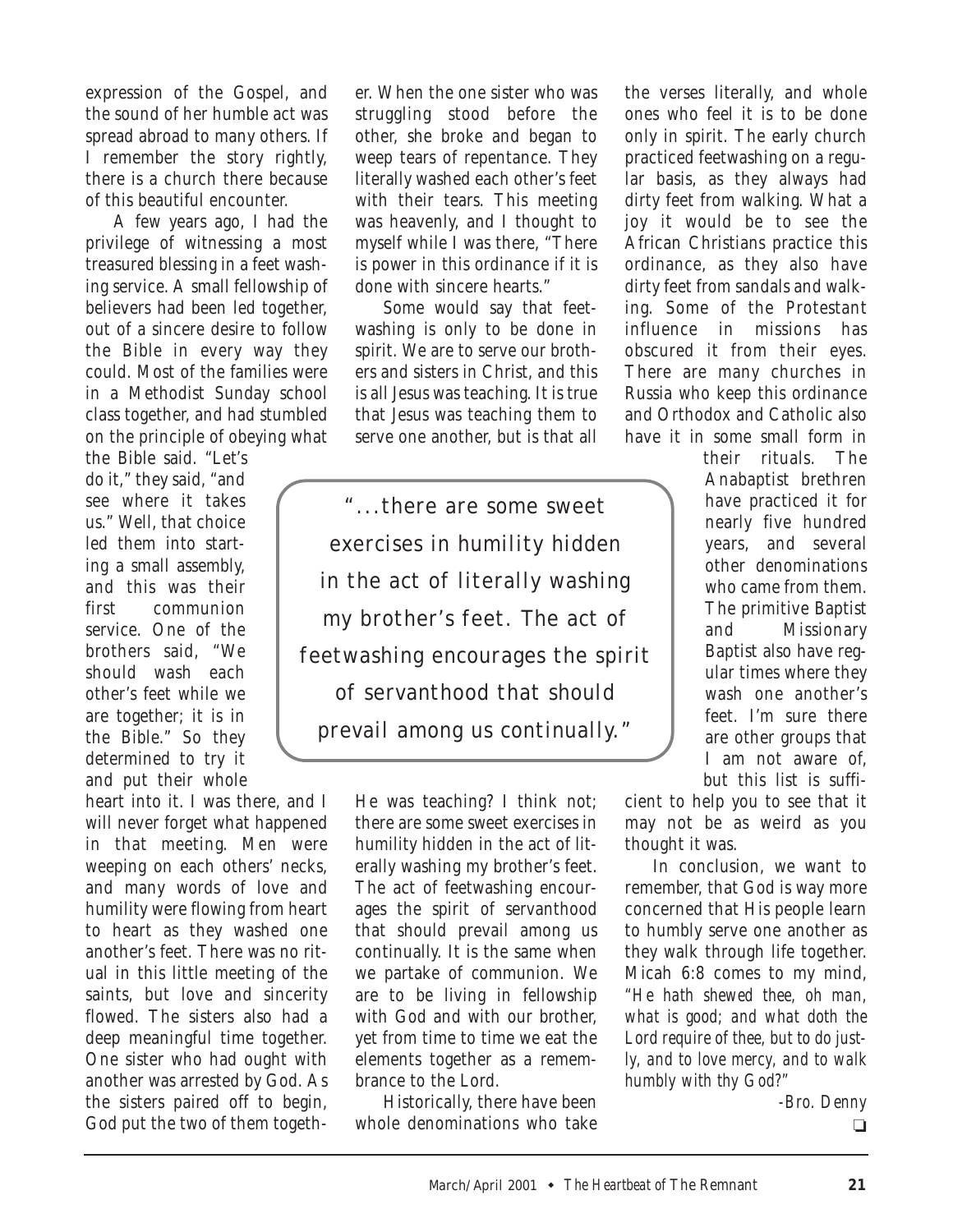Reset The Master was searching for a vessel to use;<br>Before Him were many, which one was all to use; Before Him were many, which one would He choose?

"Take me," cried the gold one, "I'm shiny and bright. I'm of great value, and I do things just right. My beauty and luster will outshine the rest, And for someone like you, Master, gold would be best."

The Master passed on with no word at all, And looked at a silver urn, narrow and tall. "I'll serve you, dear Master, I'll pour out your wine, I'll be on your table whenever you dine! My lines are so graceful, my carvings so true, And silver will always compliment you."

Unheeding, the Master passed on to the brass, Wide-mouthed and shallow, and polished like glass. "Here! Here!" cried the vessel, "I know I will do, Place me on your table for all men to view."

"Look at me," cried the goblet of crystal so clear, "My transparency shows my contents so clear. Though fragile am I, I will serve you with pride, And I'm sure I'll be happy in your house to abide."

The master came next to a vessel of wood, Polished and carved, it solidly stood. "You can use me, dear Master," the wooden bowl said, "But I'd rather you use me for fruit, not for bread."

The Master looked down and saw a vessel of clay, Empty and broken it helplessly lay. No hope had the vessel, that the Master might choose To cleanse and make whole, to fill and to use.

"Ah! This is the vessel, I've been hoping to find. I'll mend it and use it and make it all mine. I need not the vessel with pride of its self, Not one that is narrow to sit on the shelf. Not one that is big-mouthed and shallow and loud, Not one that displays his contents so proud. Not one that thinks he can do all things just right, But this plain, earthly vessel, filled with power and might."

Then gently he lifted the vessel of clay, Mended and cleansed it, and filled it that day. Spoke to it kindly, "There's work you must do— Just pour out and serve others, as I pour into you."





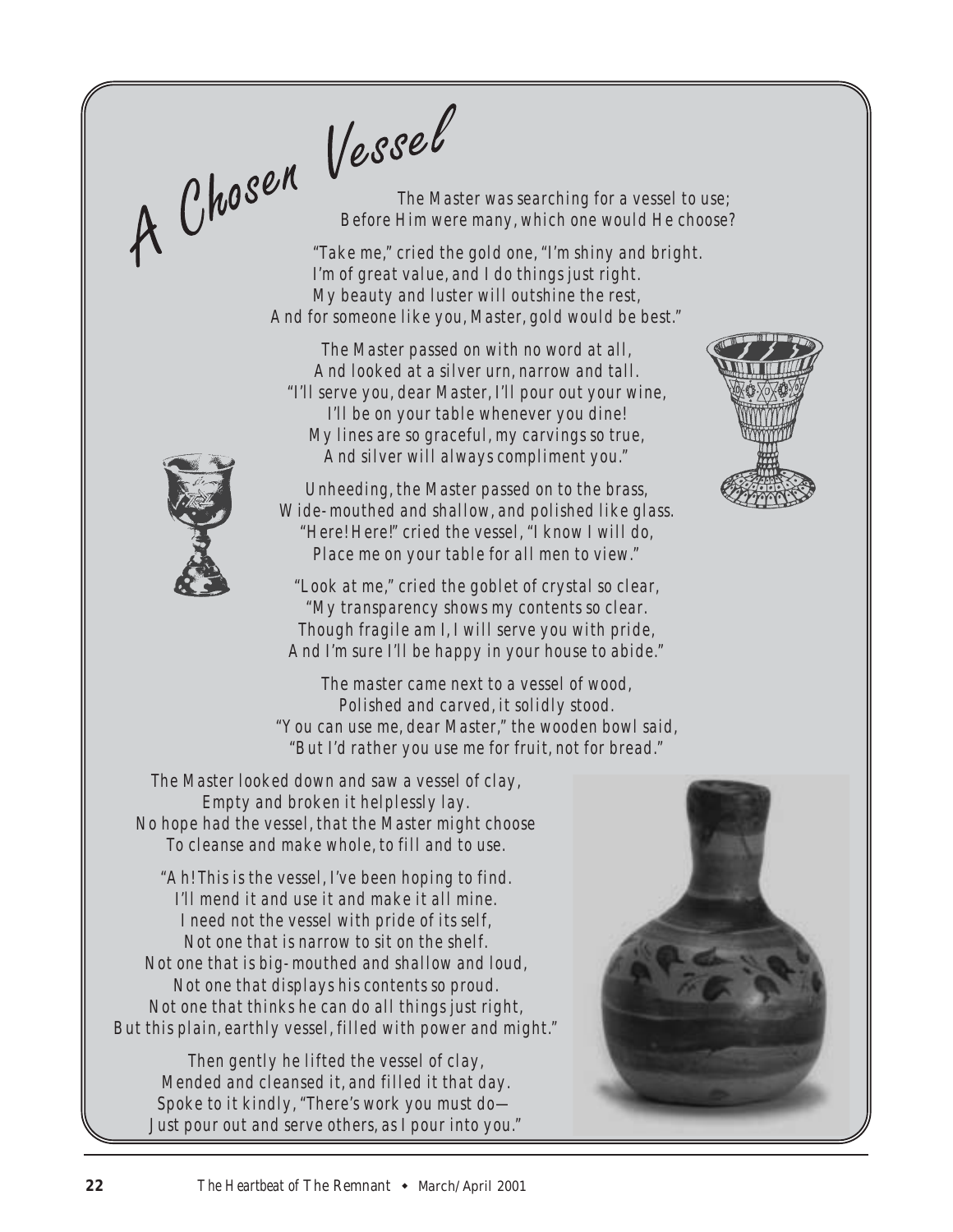# A Spiritual Exercise



*by Andrew Weaver*

There are very few spiritu-<br>
al exercises with such<br>
life-changing potential al exercises with such as the study of God's Word. Most believers readily agree that the Word is necessary for their growth and even for their survival, but it is far too easy to mechanically read a chapter or two every day, without ever digging below the surface for the hidden treasure. Maybe you think that in-depth study of God's Word belongs to scholars who can analyze and compare obscure Greek words, and have never disciplined yourself to carefully study any part of it. If so, I hope to encourage you to try studying a book of the Bible, using a very simple but effective method.

Many people are surprised to learn that over half the books of the New Testament can easily be read in less than twenty minutes each. For your exercise, choose one of those short but meaningful books, such as Ephesians, Philippians, James, or an epistle of Peter or John. Incidentally, this study should not replace your regular quiet time. Rather, it is something extra, a special exercise that will greatly deepen your love for God's Word.

The only things needed for this exercise are a Bible, a pen, a notebook, and an open heart. Other books or commentaries are helpful sometimes, but in this study you will use only the pure Word of God. The goal is to hear what God is speaking to your heart, and not to read what He has revealed to another person. Begin each session by expressing in prayer your desire

to learn, and inviting God to be your teacher.

For example, let's suppose you choose to study the book of Philippians. For the first week, you simply read through Philippians every morning and evening. Don't spend time analyzing individual verses at this point. Just read it from start to finish each morning and evening and feel the heartbeat of the book. Think of Paul writing from his prison cell, and try to feel the reason why he was moved to write this letter. What is the main theme? What are some important recurring words and thoughts? During this first week, learn to appreciate Philippians as an inspiring book, instead of just focusing on a few of its well-known verses.

Having read Philippians fourteen times in the first week, you will find each verse becoming so familiar that you may be tempted to read too quickly or carelessly. Instead, as you begin the second week, discipline yourself to read even more carefully and slowly and begin making notes of outstanding truths and promises. Compare your notes with your mental impressions of the first week. Do you still see the same main themes? Can you sense the 'heart' of this letter? Continue reading it slowly each morning and evening, making notes of any new truths that inspire you.

During the third week, you will only read Philippians once a

*continued on page 25*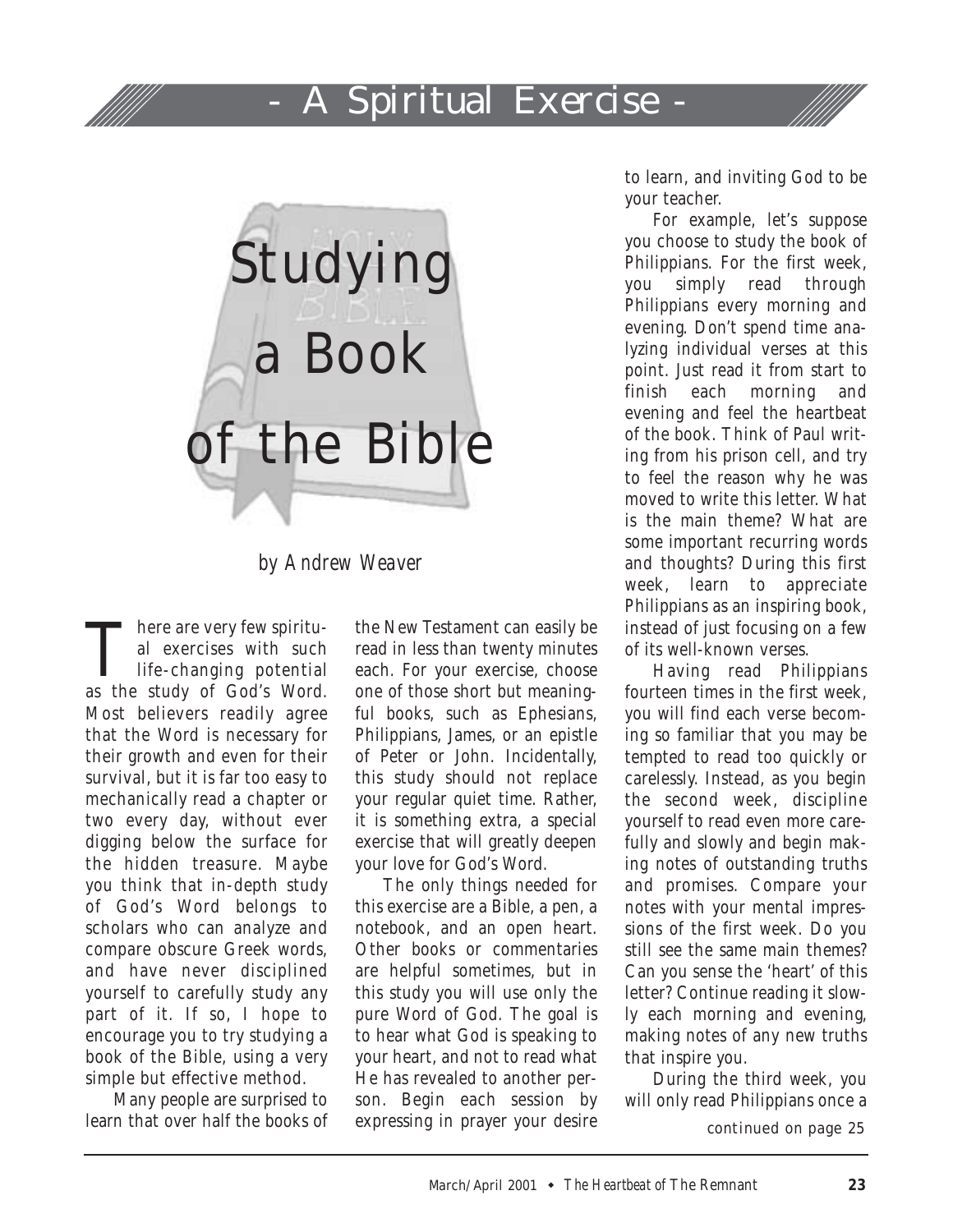

*by Andrew Weaver*

# **Abide in Christ**

*by Andrew Murray*

*Abide in Christ* by<br>Andrew Murray is<br>one of the greatest Andrew Murray is Christian classics available

to readers today. While it is true that no book by a human author can compare to the Bible, it is also true that God still can and does inspire the pens of His godly servants. As you read *Abide in Christ,* you will realize that this is one of those rare books where every page seems to give evidence of the Holy Spirit's inspiration and guidance. The message it contains is one that no believer will ever outgrow, and is one of the few books that I believe should be in every Christian's library. This deeply challenging book addresses a subject close to the heart of everyone longing for spiritual growth- the need to abide in Christ through unbroken communion.

*Abide in Christ* has thirty-one chapters, allowing the reader to study and absorb one chapter each day during the course of a month. The author uses Jesus' own example from John 15 of Christ as a vine and believers as the branches to make thirty-one specific applications of this truth, each with an accompanying Scripture text. In the

first chapter, Andrew Murray explains his purpose in writing the book: *There is especially the question, with its various aspects, as to the possibility, in the midst of wearying work and continual*

*distraction, of keeping up, or rather being kept in, the abiding communion. I do not undertake to remove all difficulties; this Jesus Christ Himself alone must do by His Holy Spirit. But what I would…by the grace of God be permitted to do is, to repeat day by day the Master's blessed command, "Abide in me," until it enters the heart and finds a place there, no more to be forgotten or neglected… So we shall gaze on its blessedness, until desire be inflamed, and the will with all its energies be roused to claim and possess the unspeakable blessing.* 

In the chapter "Abide in Christ: And You Shall Find Rest to Your Souls" he writes: *But, alas! I hear someone say, it is just this abiding in Jesus…that is so difficult, and the very effort to attain this often disturbs the rest… What a mistake to speak thus! Is it a labor to a little child to rest in its mother's arms? Do not the arms of the mother sustain and keep the little one? And so it is with Jesus… Oh, it is because the blessing is so great that our little hearts cannot rise to apprehend it; it is as if we cannot believe that Christ, the Almighty One, will in very deed teach and keep us all the day. And yet this is just what He has promised....*

In speaking to those who have been frustrated by their own human efforts to abide in Christ, Mr. Murray writes: *Could they but understand how just their own efforts are the cause of their failure, because it is God alone who can establish us in Christ Jesus… Their first need is to cease from striving themselves to establish the connection with Christ more firmly, and to allow God to do it… What they need is the simple faith that the stablishing in Christ, day by day, is God's work- a work that He delights to do…if we will but trust Him for it… Faith is confessed helplessness casting itself upon God's promise, and claiming its fulfillment; faith is the putting ourselves quietly into God's hands for Him to do His work.*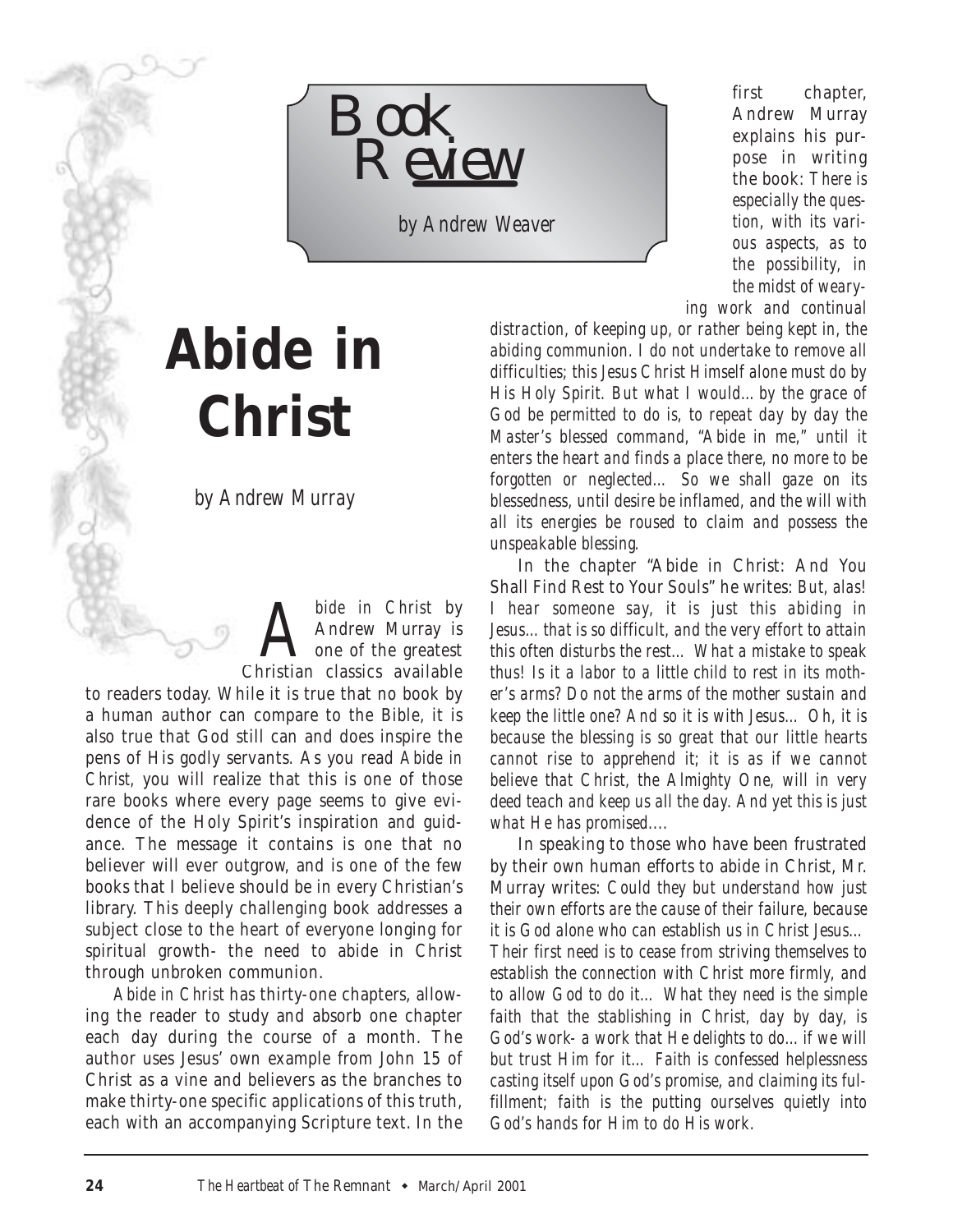In a faith-filled chapter titled "Abide in Christ: Every Moment" we find a response to the mistaken idea that Christ cannot keep His followers from sin. This day's text is taken from Isaiah 27:3, where God says of a branch in His vine, "I the LORD do keep it; I will water it every moment: lest any hurt it, I will keep it night and day." *Christians are so accustomed to look upon sinning daily as something absolutely inevitable, that they regard it as a matter of course that no one can keep up abiding fellowship with the Savior: we must sometimes be unfaithful and fail. As if it was not just because we have a nature which is naught but a very fountain of sin, that the abiding in Christ has been ordained for us as our only but our sufficient deliverance! As if He would give us the command "Abide in me," without securing the grace and power to enable us to perform it! As if, above all, we had not the Father as the Husbandman to keep us from falling!* 

Speaking of the need to die to self in order to abide in Christ, the author states, *Come away out of self and its life, abide in Christ and the Christ life, and Christ will be your life… Try and realize that though self is not dead, you are indeed dead to self… Your death in Christ has freed you completely from the control of self…except as you, in ignorance… or unbelief, consent to yield to its usurped authority. Come and accept by faith…the glorious position you* *have in Christ.* "And now, little children, abide in him, that, when he shall appear, we may have confidence, and not be ashamed before him at his coming."

Other inspiring chapters speak of abiding in Christ and in His love, abiding that our joy may be full, abiding in stillness of soul, and abiding in trial and affliction. I believe that every chapter and even every page of this book will inspire you with some blessed truth that you can apply to your walk with God and your desire to grow in Him. I strongly urge every believer to read this book and pray that God will use it to open a beautiful new depth of communion with Him as you *Abide in Christ.* ❏

This book is available through almost any Christian bookstore, often for \$5.99 or less, or you may wish to contact the publisher directly.

#### **WHITAKER HOUSE** 30 Hunt Valley Circle New Kensington, PA 15068

1-800-444-4484

*Continued from page 23,* **Studying a Book of the Bible** *by Andrew Weaver*

day, but you will take more time for this reading each morning. Read slowly and meditatively and make notes of how challenges or promises apply to you personally. For example, when you read Philippians 2:5, "Let this mind be in you, which was also in Christ Jesus," make very personal applications. How will the mind of Christ affect the way you relate to your family? How will it change your prayers? How will it change the way you deal with temptation?

As you slowly read Philippians each morning, let God speak to your heart. Make

notes of things you believe He wants to change in your life, and write about experiences or trials God brings into your life to effect those changes. Make a list of the goals you have been inspired to reach as a result of your study, and claim by faith the promises that will help you reach those goals.

By now your mind should be continually filled with Philippians, and you will discover that your life is slowly being transformed by the constant renewing of your mind. Furthermore, your mind will be so occupied with God's Word

that the devil will have a hard time finding an idle moment to insert a temptation. I believe you will be eager to keep strengthening those once-flabby muscles and dig right into the next book, and the next, and the next! By the time you come back to Philippians, you will have grown so much that your second study of it will thrill you with all new insights and inspirations! And hopefully by this time, what was once a special spiritual exercise for you will have become a daily habit.  $\Box$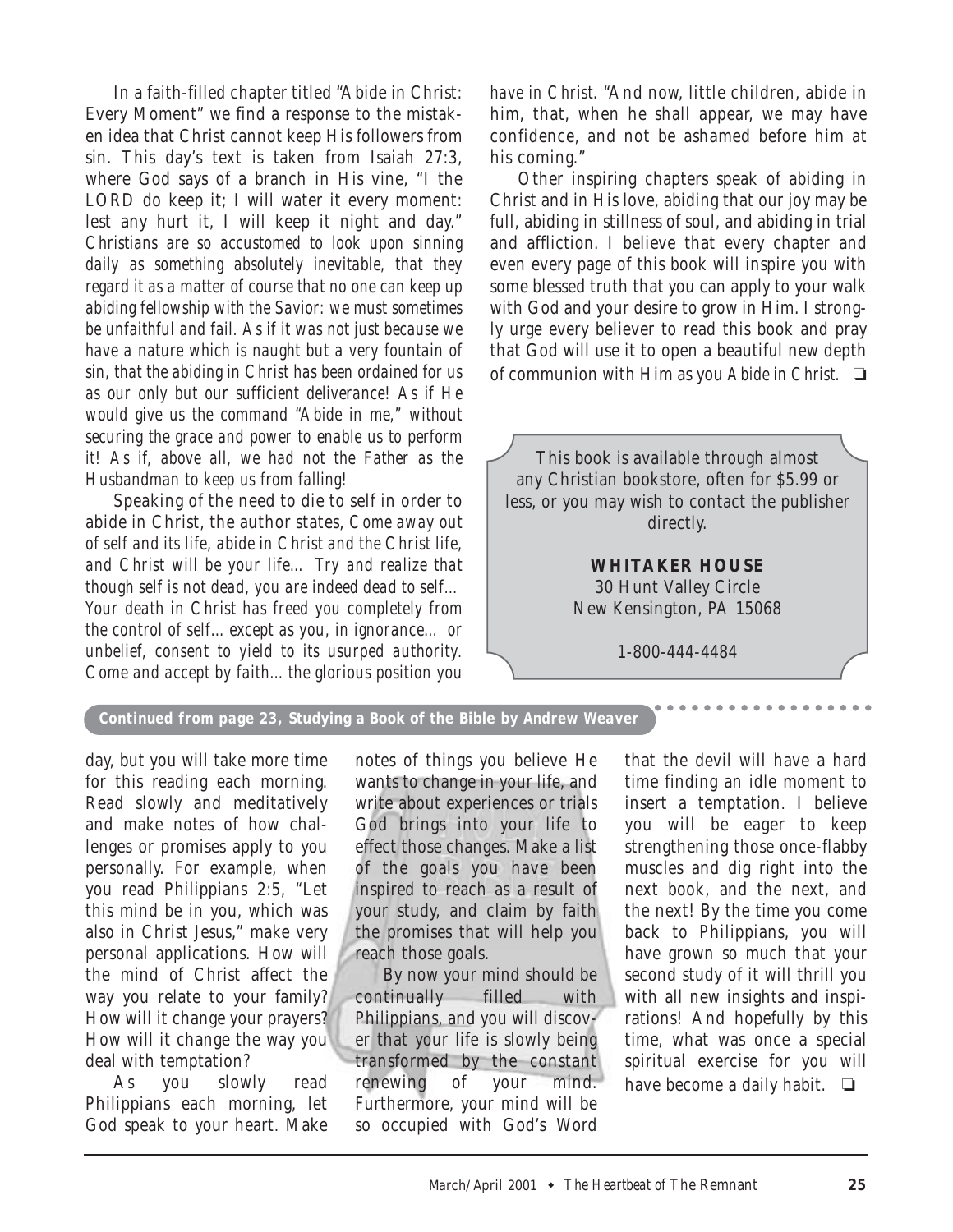

*"The Lord is my light and my salvation; whom shall I fear? The Lord is the strength of my life; of whom shall I be afraid? When the wicked, even mine enemies and my foes, came upon me to eat up my flesh, they stumbled and fell. Though an host should encamp against me, my heart shall not fear: though war should rise against me, in this will I be confident. One thing have I desired of the Lord, that will I seek after; that I may dwell in the house of the Lord all the days of my life, to behold the beauty of the Lord, and to enquire in His temple." Psalm 27:1-4.*

### **The Offering Up of The Offering Up of My Life My Life**

I would have thought that<br>David, a man of war, may<br>have desired above all else to<br>annihilate God's enemies. But would have thought that David, a man of war, may have desired above all else to no, above all he desired to see

# *Holy Sacrifices Holy Sacrifices*

#### *by Ross Ulrich*

the beauty of the Lord. I believe this is the right priority. All true service for Christ must flow from a heart enraptured with Him. How I need more of this "Mary" heart, choosing the one necessary thing, sitting at Jesus' feet. It seems to me, that this was the only thing and the most important thing, even in the midst of enemies and battles. Oh, for a heart that is so set on my God, that I will not lose sight of Him or my desire for Him no matter what the troubled circumstances might be.

### **The Offering Up of The Offering Up of the Youth**

The youth team from the States is here in Ghana since January  $13<sup>th</sup>$ . They will fly home on this coming Tuesday, Feb. 13, Lord willing. What a joy to see them offer up their lives for service to the King! They have been such a blessing to all the missionaries here. Sacrificial service describes them so very well. They gave my family the week off while they stayed with us and took over so many of the household duties. I don't know how we would have made it at our missionary retreat if they hadn't stepped in and carried much of the load.

They are now in the North, so I don't hear much of their exploits there. But God really

used them during the week they were here in the South. They shared programs in 4 different high schools. One school was a girls' school and about 1,500 girls came to the service. The girls on the youth team preached at that school. We've already received a letter from one of the girls who was at that service and was encouraged.

The last program was at a Methodist boys' school in Cape Coast. The electricity was off and we nearly canceled the program. We finally decided to shine the car headlights in the back door, and the team used flashlights to see their songbooks. The program went on fairly well. Even without a p.a. system the 600 to 800 boys who attended could hear because the acoustics in the huge old chapel were good, and the boys were attentive. After the service they normally give about 15-30 minutes for interaction with the school students. But because the electricity was off and the students couldn't go for evening study time, we had a two-hour question and answer session. The youth team broke into small groups, each surrounded by a mass of curious students, asking serious questions like, "What do you think of Gospel rock?" and "Is it right for a Christian to have a girlfriend?" and "How can you tell if a prophecy is from the Lord or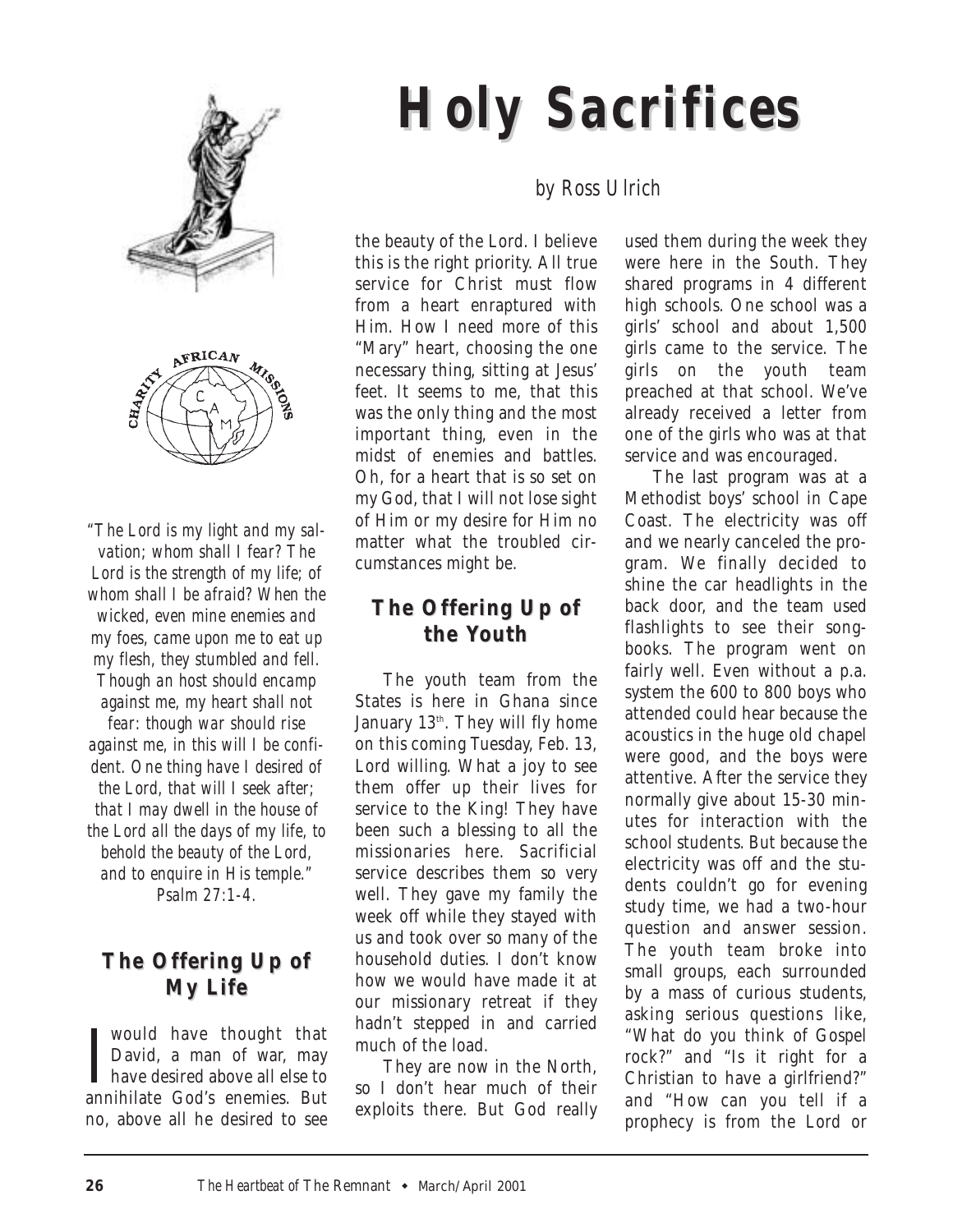not?" What seemed to be a hindrance (the light outage) was really a great blessing! At first we were pleading with God to restore the power so the program could go on well. After it was all over and we saw God's better plan, we thanked Him for keeping the lights off! Praise God for His sovereign design in all events of our lives. I'm sure the youth will have many more stories to tell of God's working in the Northern Region.

### **The Offering Up of a The Offering Up of a Son**

Our missionary retreat at Kumasi turned out much different than we had planned. Our all-wise God had some very special exercises of faith for Cynthia and me. It was a blessing to have Bro. Denny with us again, hearing our hearts and sharing God's Word. My brother Roy was also here, which was a special treat, though our time together was short. Ah, someday we will say good-bye no more, as we sit down together in the glory of His kingdom and share for all eternity.

Back to my story, which starts even before we went to the retreat. Our youngest child, Adriel (19 months), was sick with malaria. We treated him with chloroquine and went in faith. When we got to the retreat he was still very sick, so we took him to a private hospital for blood tests and treatment. He did indeed have malaria, so they gave him two more chloroquine injections. He was not looking very good

that evening, very pale and lethargic.

The following morning, Bro. Denny preached on not being offended in Christ, on going on with the Lord even when overwhelmed with circumstances we do not understand. Immediately after the message, Adriel went into convulsions! We had never had such an experience before. Quickly, I asked Bro. Denny to pray, then we let our children give little unconscious Adriel a kiss goodbye. Then Cynthia and I hurried across the city toward the hospital, while the rest were having an earnest prayer meeting. I have never had such a drive in an African city as that day. The traffic was backed up, as usual. I didn't know how I could wait for this traffic to move, so I drove up on the sidewalk with my lights flashing. How we cried and prayed to God as we drove!

It broke our hearts to see his little body twitching and his eyes blinking involuntarily, staring as if blind. We told God that Adriel belonged to Him, and that if He would get more glory by healing him, then He should heal him. But if it would bring more glory to God by taking him, He could take him, because Adriel was His. It was truly heart-rending, but we felt the peace of God even as we were rushing across the city with tears running down our cheeks. We didn't know how God would answer. As others have said, "A missionary buries his children many times in his heart." Well, we praise God, for he gave us back our "Isaac". We marvel again and again at God's mercies! That time, the hospital admitted Adriel and gave him several quinine IVs and a pint of blood from our oldest son, Michael. As I write this, little Adriel is doing fine. He is a happy little boy full of sparkles and smiles. God bless all of you who received the hot-line message and interceded for us through this difficult time.

### **The Offering Up of The Offering Up of the National Leaders the National Leaders**

Please continue to pray for the leaders and the church at Wawase. We are having indigenous growing pains, and it is hard to know what to do at times. The financial implications of the church here and our mission being two separate organizations is discouraging them. We have been trying to back away from financial support (building church buildings, financing crusades, etc.). It seems to have taken the wind out of their sails. It is the old matter of unmet expectations. We are much to blame by initially doing these things and thus setting a precedent.

Pray that the church at Wawase, especially the leaders (Elders Joseph Enti and Charles Otoo, and Deacon Alfred) will not be bitter toward the mission. Pray that they will put their trust and expectations in God, and that they will take courage and "rise up and build" God's Kingdom. I know that the church here can go forward without financing from the mission, but the whole prospect looks very bleak and long and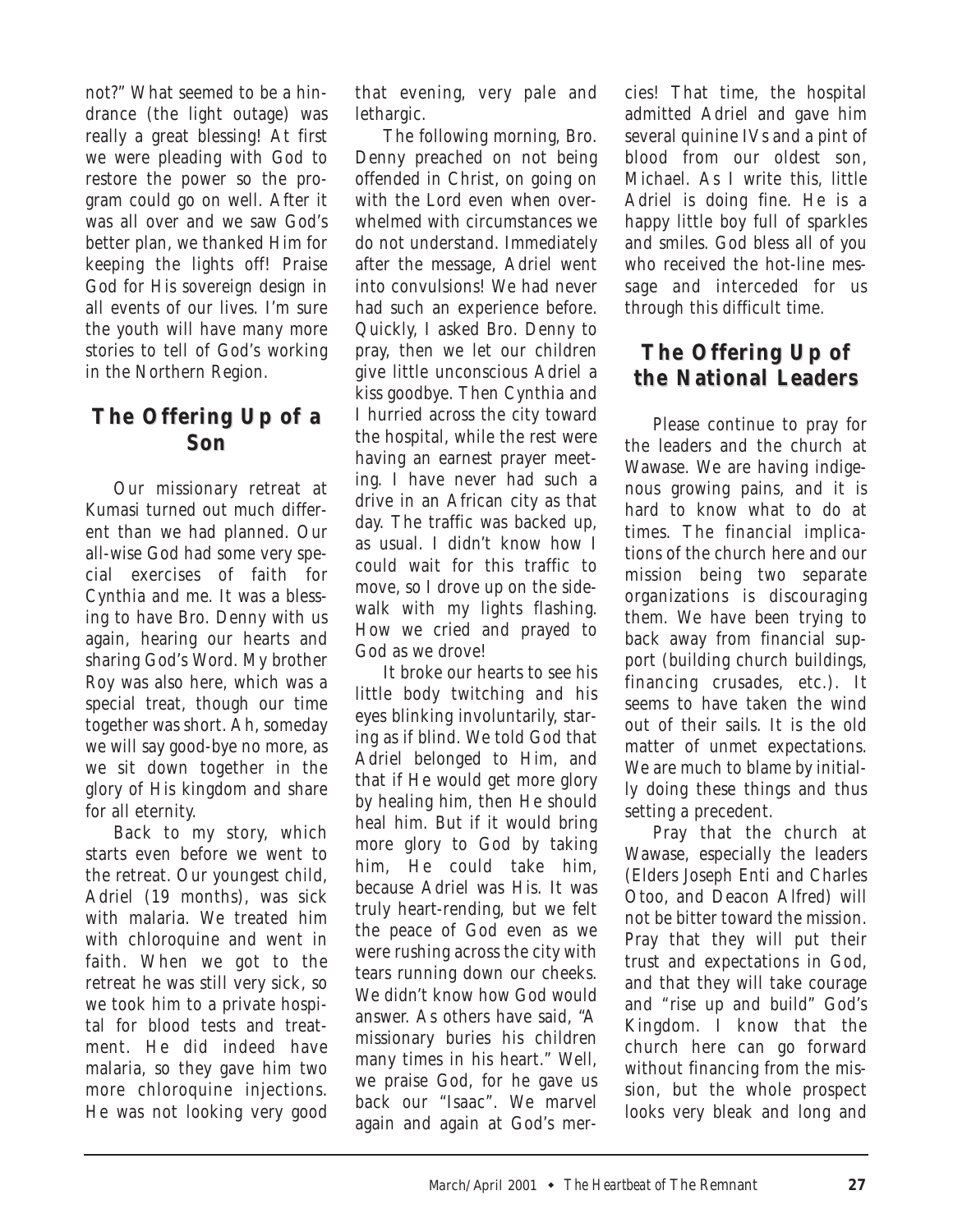tiresome to those who were expecting the mission to underwrite the projects. Pray also that God will give me wisdom to deal humbly, patiently and with understanding. These men are real Christians, but this is a great disappointment to them. Pray that the adversary, the Devil and his wicked spirits, would be defeated as they try to use this situation to destroy God's work.

### **The Offering Up of The Offering Up of Thanksgiving Thanksgiving**

God bless and eternally reward those of you who intercede for us and the souls here. Many times we feel the warfare. I get the feeling that the sundial of time has nearly run out, and Satan is redoubling his efforts. I cannot begin to find the words to express how we all feel toward you who pray. I can say as Paul did, "that thanksgiving was rebounding to the glory of God." Only eternity will reveal the effect of your prayers on the many circumstances here.

I praise God and draw strength from promises such as Isaiah 59:19*, "So shall they fear the name of the Lord from the west, and His glory from the rising of the sun. When the enemy shall come in like a flood, the Spirit of the Lord shall lift up a standard against him."* And Isaiah 41:10, *"Fear thou not; for I am with thee: be not dismayed; for I am thy God: I will strengthen thee; yea, I will help thee; yea, I will uphold thee with the right hand of my righteousness."* And again, Isaiah 43:2, *"When thou passest through the waters, I will be with thee; and through the rivers, they shall not*

*overflow thee: when thou walkest through the fire, thou shalt not be burned; neither shall the flame kindle upon thee."* All these sacrifices, holy sacrifices, and for what? For the souls of men we all do these things. In eternity the many offerings will seem so small as we gaze upon "*the Lamb as it had been slain, in the midst of the throne".* We will meet our labors there, our works do follow us. Brothers and sisters, let us hold fast, being unmovable, and always abounding in the work of the Lord.

*Servants of the soon-returning King of kings, the Lord Jesus, of whose kingdom there shall be no end,*

*Ross & Cynthia Ulrich and family*

❏

*Continued from page 13,* **The Upper Room Fellowship** *by Mose Stoltzfus*

was prayed. The greatest thrill of all is that the prayer has been answered. Oh, for prayer, anointed prayer in our churches.

# **The Upper Room was a Picture of the Church**

As we end this meditation, we realize that church life is being expressed all through these points and all through the disciples' experience with Christ. Oh, how beautiful all of this is. The whole thing is fellowship, communion, and other words that also describe togetherness. Jesus was the center of the upper room fellowship. All of these varied experiences flowed out of this one fact. God wants our assemblies to be just like this. When Jesus is the center, and all are looking to Him, lovely things happen. Honesty prevails and servanthood is a common expression. Love flows

among the brothers and sisters, and God's will is revealed. We could go on and cover all the points of this message. They all flow out from Him. Put the Lord Jesus Christ in the center of your church and keep him there. You will never be sorry, and you will have an **Upper Room Fellowship.** ❏

For the audio cassette tape from which this message was taken, ask for "The Upper Room" by Mose Stoltzfus, Index# 1367, from:

**CHARITY GOSPEL TAPE MINISTRY** 59 S. Groffdale Rd. Leola, PA 17540

1-800-227-7902 • (717) 656-4479 (717) 656-6427 *fax*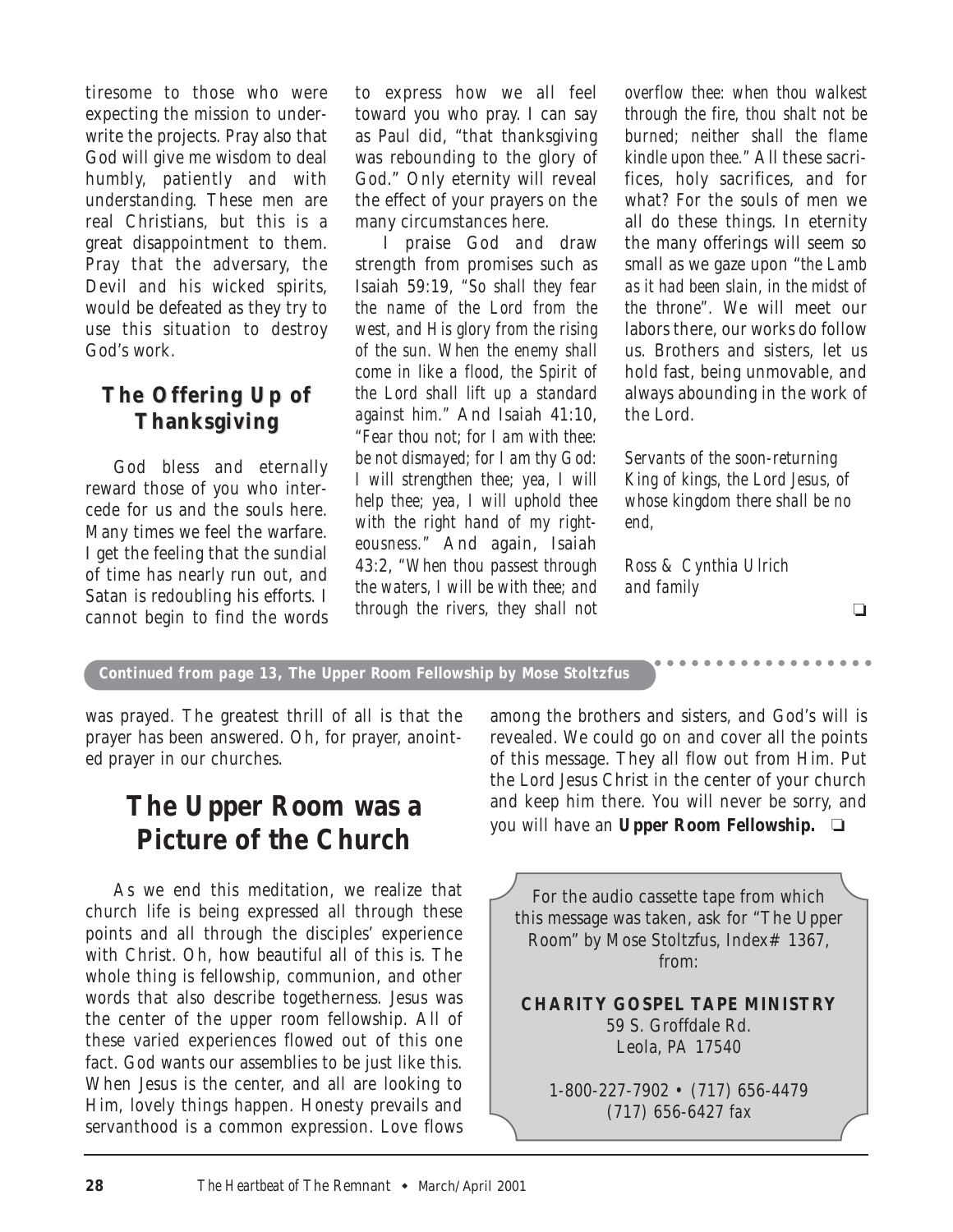

# **Snapshots of the Konkomba Church**

### *by Daniel Kenaston*

*Oh give thanks unto the Lord; call upon his name: make known his deeds among the people. Sing unto him, sing songs unto him: talk ye of all his wondrous works. Glory ye in his holy name: let the heart of them rejoice that seek the Lord. Psalms 105:1-3*

*Praise the Lord, call upon his name, declare his doings among the people, make mention that his name is exalted. Sing unto the Lord; for he hath done excellent things: this is known in all the earth. Isaiah 12:4b-5*

The reetings, dear brothers and sisters in the name of our exalted Lord! I trust that as you read these verses, your heart will ready name of our exalted Lord! I trust that as  $\blacksquare$  you read these verses, your heart will ready itself to bring an offering of praise to our dear Saviour. May our hearts ever be "tuned to sing his praises"! As I meditated on what to write about this month, God impressed upon my heart the realization that the fulfillment of my responsibility in keeping you informed about the work here should not only take the form of a prayer list of the problems and difficulties we are facing, though that is also appropriate at times. I also have a God given mandate to *'make known his deeds among the people'* and to *'make mention of the ways and places in which his name is exalted'* so that *'the hearts of those who seek the Lord can rejoice'*! We all know *'that he hath done excellent things'* but the only way that you are going to know the excellent things that he is doing here is if I tell you! Simple truths,

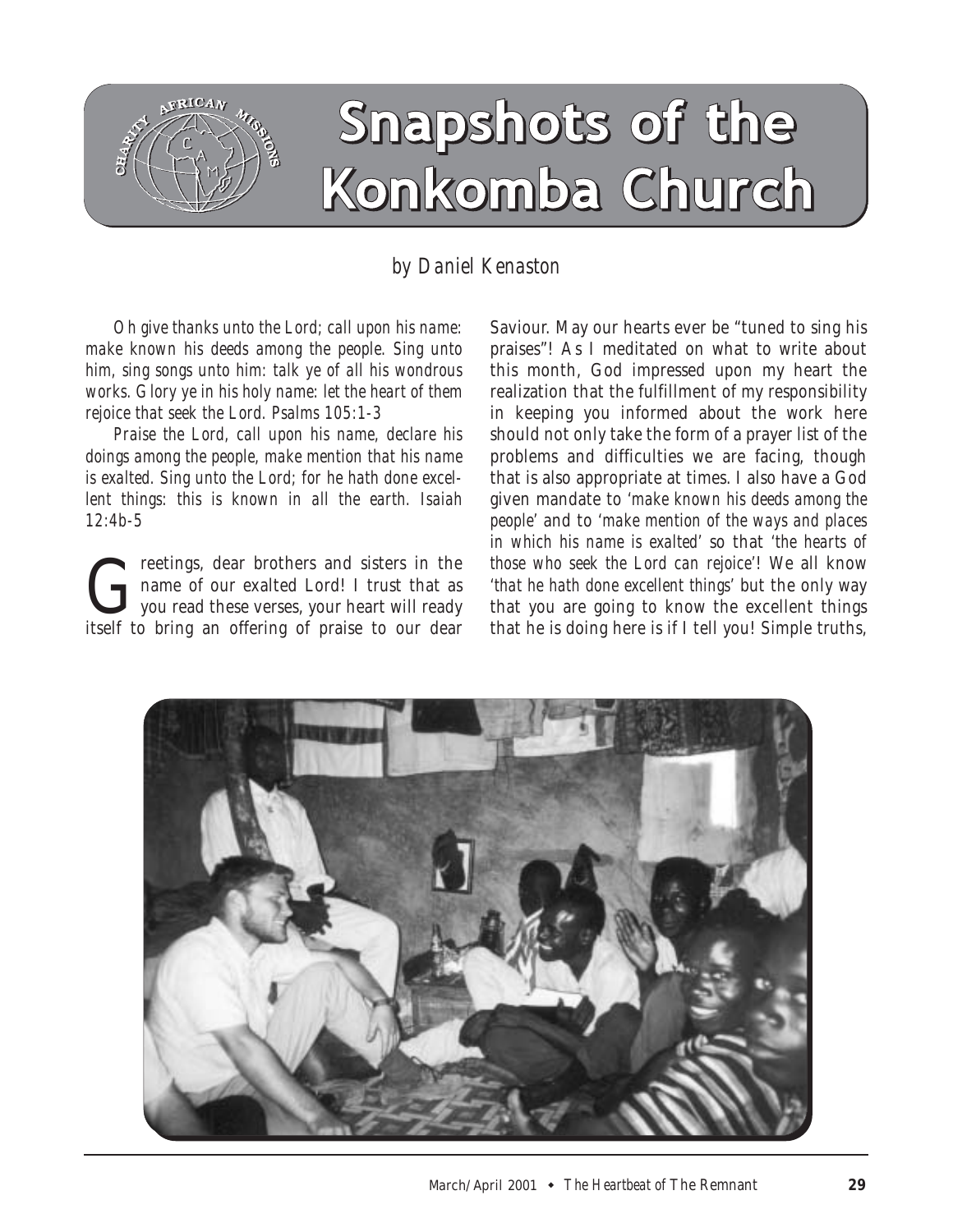indeed, but God brought them home to me in a new way in preparation for this article and it is this burden that motivates the direction of my writing. Our desire is definitely not to paint a fake or rosy picture of what is happening here, nor is it our heart to make this a list of our accomplishments. Rather, we hope that as you read these written snapshots of the Konkomba church your heart will swell with praise for what God is doing here, and that your heart will rejoice once again in the excellency of our Savior!

# Snapshot #1

It is Sunday morning, and a hot dry wind is blowing across the fields kicking up a score of little whirlwinds as I sit waiting for church to begin in a village a couple of bush miles from where we live. It is time for the service to begin and from the many surrounding huts people are beginning to stream into the little church. I say into the church, but in fact there are no walls. Just a couple of trees (which don't provide much shade since the leaves have fallen off in this dry winter period), and a few stick benches arranged in a square are the only elements of the church building. O yes, and the bell! The call to come to the morning service is aptly carried out by an old discarded disc blade which hangs from one of the nearby trees.

So that is the setting. A very simple one indeed, but one that becomes hallowed ground by the fact of the people who fill it every week. For you see, this is one of the newest villages in which we are working, and the people who gather here are hearing the stories of creation, etc. and eventually the gospel, many of them for the first time. The hunger created by having never heard the clear bible message is evident in their eyes as they sit in rapt attention listening to the story of creation. Particularly the old men sit with quizzical looks on their faces, every now and then nodding in agreement or turning to each other to explain some point more clearly. After about an hour of telling the creation story, part of it by me and part by others, we explain the application of this story to these idol worshippers. We tell them that the God who created everything (they

already have a cultural belief in the creation) is above and more powerful than anything that he made and that he desires us to worship him directly instead of through animals or other created things. We go on to explain through a story that God feels insulted and angry when we worship the things he made instead of him. We close by encouraging them to keep coming to the classes to learn more, and give a special thank you to the older men who came and showed such interest, encouraging them to lead their people onto God's path by their example.

The response to the teaching was not long in coming. As soon as I sat down, the old men began to ask questions relating to their own animistic practices which include the worship of idols, crocodiles, etc. Upon hearing my answer, they burst into a buzz of discussion, saying to each other, 'If this is true, then in fact, we have been insulting God by the things we have been doing'. We thrill to hear their quick application of the truth to their own lives and pray for them to follow through with what they are saying. **This is the Konkomba Church!**



Let's move now to another Sunday morning service, this time in Bilisinga which is at the center of our work. Once again I am perched on a simple log bench, and it is time for prayer. We do our services a bit different here and we have just finished singing and we are ready to have our prayer meeting. One of the men gets up and leads the prayers by stating what or whom we are going to pray for and then we all pray in unison on that subject for a minute or so before he goes on to give another item to pray for. Today the man who is leading the prayers forms a very quaint picture with his son who also came to the front with his father and is now standing holding onto his father's trousers. The man leading prayers commonly comes to church in an old suit coat he bought somewhere, only he wears it without a shirt underneath, and today is no exception! To complete the picture, his little son is dressed in, well, exactly nothing, and I had to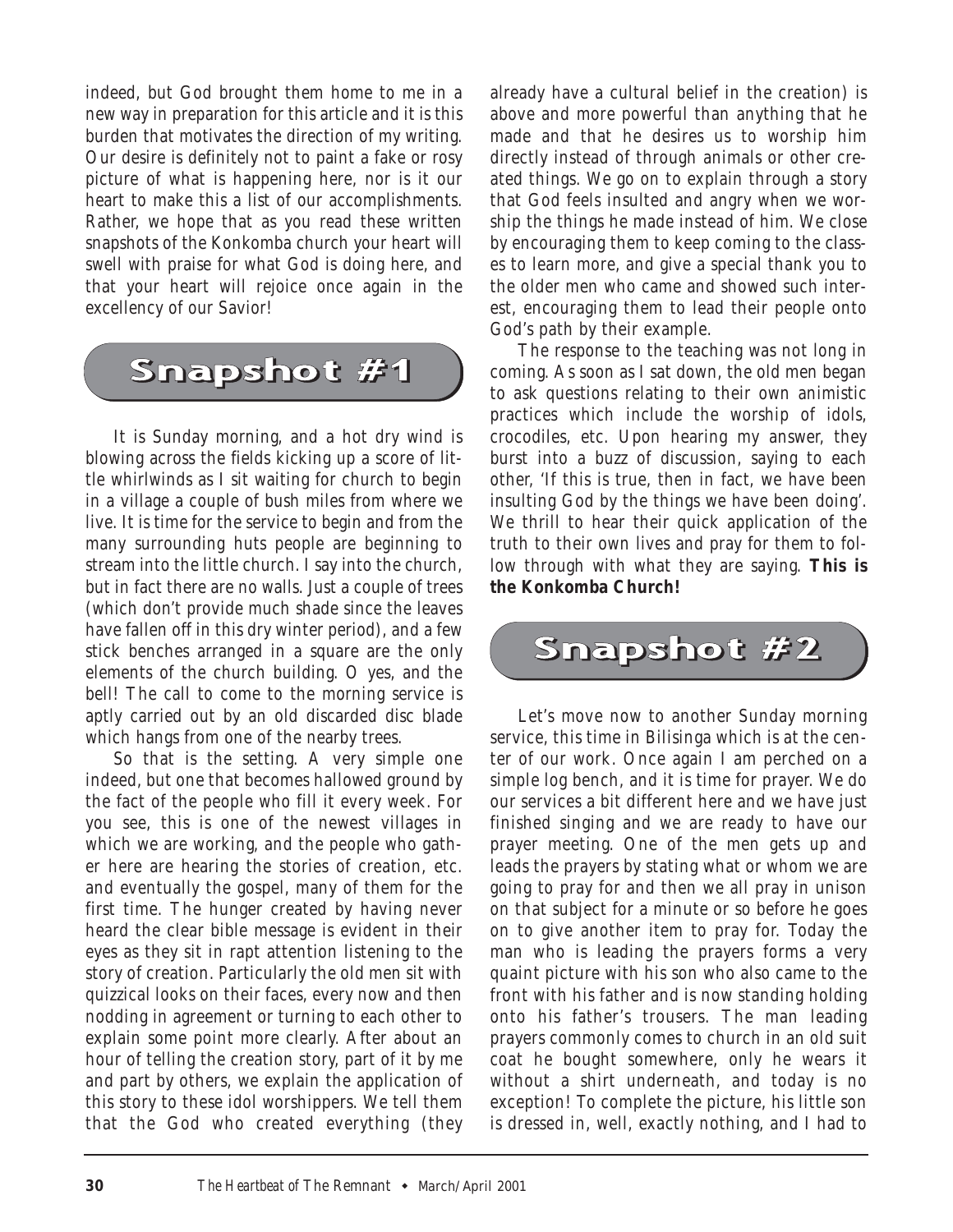chuckle to myself as I gazed upon these two dear uninhibited Konkombas.

But there is more to it than just a cute mental image. My mind turned to the story behind what I was seeing, and my chuckle turned to sincere thankfulness for what God has done in this man's life. I remembered the time when he told me about his life before Christ, the life of drunkenness and immorality, the sacrifices to idols and fear of the evil spirits. And now there he is, one of the budding leaders in the church, with a life testimony that becomes clearer everyday as he continues to follow God's word. When he opens his mouth to preach, the words don't come fast and when he reads it comes even slower, but his sermons are filled with meaning and experience and the younger believers around him are encouraged. Because of the work of God in his father's heart, that little boy who clings to his daddy's leg is growing up in a home where idols are not worshiped and daddy does not drink. Praise God! That little three year old recently turned down an offer from one of their neighbors to share in their meat feast, a rare treat that all of the children look forward to, because he knew that they had just offered it to idols. The change in his father is being reflected in the life of this innocent little boy who clings to his daddy's knee during prayer time!! **This is the Konkomba Church!**

Snapshot #3

On Friday afternoons I often spend some time studying for the leadership training classes that we hold all day Saturday, and today was no exception. I was pouring over my topical bible when Christy announced that one of the church brothers was coming up the lane to the house. Upon going out meet him, I was surprised to find one of the leaders from Bilisinga—minus his bicycle. After inviting him onto the porch and getting him the customary, and evidently much needed, drink of water, we asked what brought him to see us. He very calmly reminded me that this is Friday, the day that he holds services in a couple of villages where we do not have a church yet but have some believers. When I asked about his bicycle, he sim-

ply stated that it was 'spoiled' this morning so he had to walk. A quick mental calculation of the distances between the villages he had already gone to came to a total of about 16 miles so far with 7 yet to go before he would be home!

I tried not to appear shocked as I did not want him to think that this kind of dedication to God's work is anything unusual, but in my own heart I asked myself whether I was as dedicated as he was. After a few words of blessing and encouragement, he was on his way, ready to walk another 7 miles on his thin sandals! This man, and others like him, are regularly making these kinds of sacrifices in their effort to reach out to the many villages of their own people who do not have the gospel. Every week, on foot or bicycle, these men are preaching, not only in their own villages, but also in about 5 other villages who have asked them to come. Though young in the faith and still lacking understanding in many areas of Bible doctrine, the dedication of these young men is a constant source of both encouragement and challenge to me. **This is the Konkomba Church!**



It is not uncommon for me to arrive at a village for a service and have to wait awhile for the people to gather, especially if the night was 'cold', which is anything around 75 degrees!! This waiting is particularly true of the training classes we hold for leaders on Saturdays because the men who gather in Bilisinga for those classes come from 4 other villages some of which are 4-5 miles away. Trying to use this time wisely one recent Saturday, I looked around me and saw one of our church brothers sitting under a nearby tree tying handfuls of grass in the way that they do for roofing. I knew that he had been building a new compound (a series of rooms in a circle) so I walked over and told him I would like to help, though my grass weaving skills are about nil. He was anxious to show me his new house so we walked over and he pointed out where each family member would live, including the location of the hen and pig houses. It was a typical Konkomba house with about 1 square and 4 round rooms, so very similar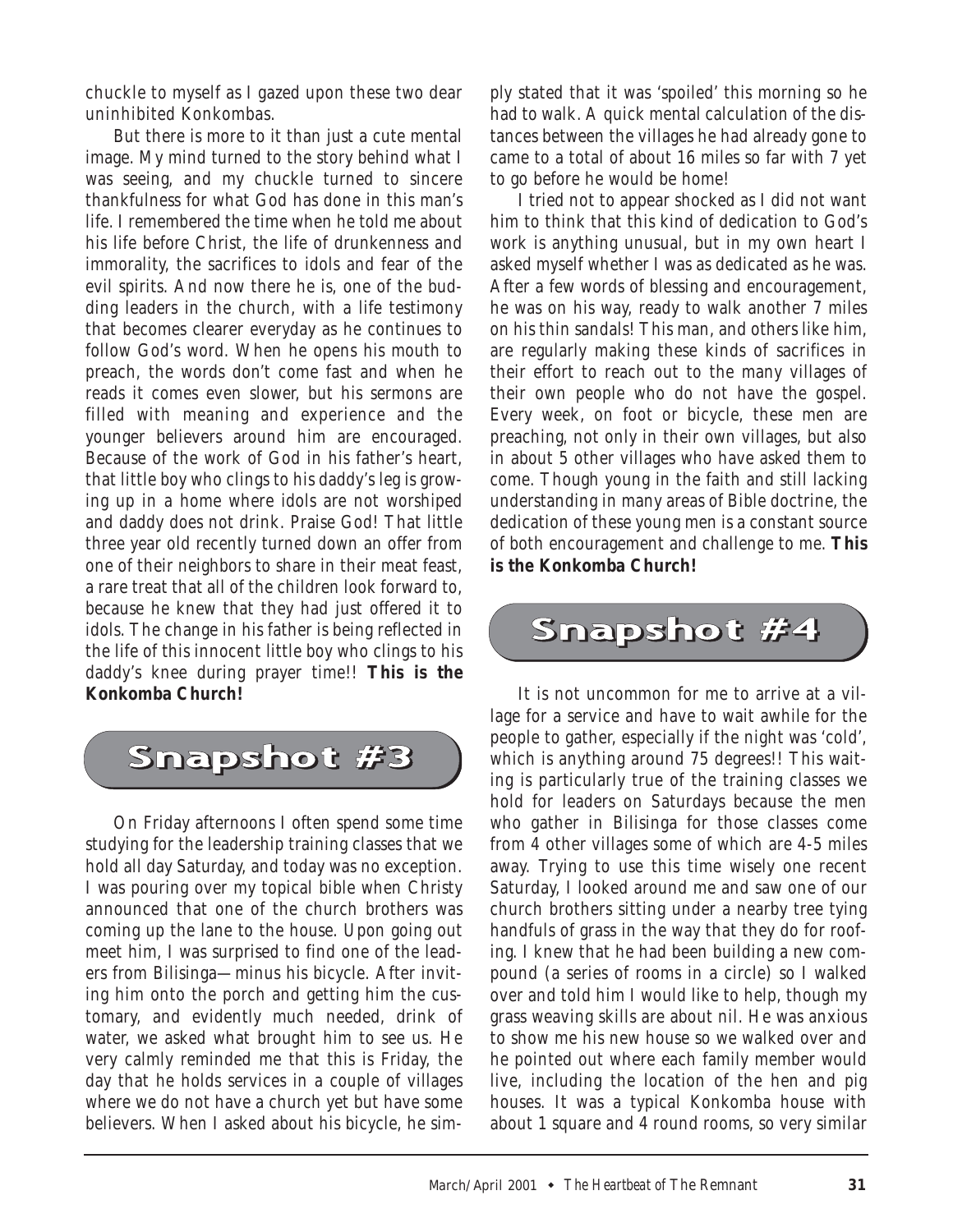"He said to me, 'That house no be my house, this house be **my** house, and **my** house nobody go make pito (local beer). My childs is no grow up to taste pito!' Hallelujah! His motive for this construction project was so that his children could grow up in a Christian environment, not surrounded daily by the things that had enslaved their parents!"

to the many other houses I'd seen being built during this building season.

But this was not a typical Konkomba man and the reasons behind the building of this new house were anything but the common aspirations that many Konkombas have to build a new house. This brother's original house stood just 100 meters from where we were standing, and that compound, though it was shared by 5 families, was large enough and nice enough that I thought he must have had a specific purpose in mind when he began building. It was not easy to communicate, but between his limited English and my very limited Likpakpaaln he explained what I knew to be the deepest motive of his heart. In the shared compound, 2 Christian families lived along side 3 families of idol worshippers, but this house would be different. He said to me, "That house no be my house, this house be **my** house, and **my** house nobody go make pito (local beer). My childs is no grow up to taste pito!" Hallelujah! His motive for this construction project was so that his children could grow up in a Christian environment, not surrounded daily by the things that had enslaved their parents! **This is the Konkomba Church!**

# Snapshot #5

It is a typical Northern Ghanaian afternoon, and we are sitting on the porch trying to escape the sun's searing rays. The 'we' is three of us: myself, my translator, and our leading Konkomba pastor. We are counseling together over the issues and problems facing the church. This dear man sitting in front of me is by far the most mature leader we have here, and his tireless dedication to

the work of God among his people has been a joy to behold. Yet what is it that he is now saying? Can I believe my ears? "Daniel, God has been speaking into my heart that I should farm less and preach more." It is true, during the farming season which just past, much of his time was taken up with farming, but I know that they must farm if they are going to eat, so I've tried not to put too high expectations on them. But it is clear from what follows that in the quiet of this brother's heart, God has been speaking to him, asking him to let go of his desires to 'get ahead', and asking him to be willing to be just a poor farmer and preacher of the gospel. He continues by saying, "You know the business that I wanted to start, God showed me that I was making my choices by what would be good for the business instead of what would be good for the church. I want to turn away from these business thoughts and preach more." I rejoiced to hear these words, not because the business was big (it was tiny), or because I had really sensed that it was taking his heart away, but rather I rejoiced in the fact that God was at work in this man's life, calling him to the work of God, and he was responding to that voice. I rejoiced also because of the need that we constantly have for people to go to answer all of the crying voices around us. **This is the Konkomba Church!**

# Snapshot #6

I am on the motorcycle riding double with Matthew, our dear friend, helper, and translator, and we are winding our way through a little bush trail that is the Bilisinga road. Matthew sometimes jokes to me that it is 'Highway  $#1$ ' as we cross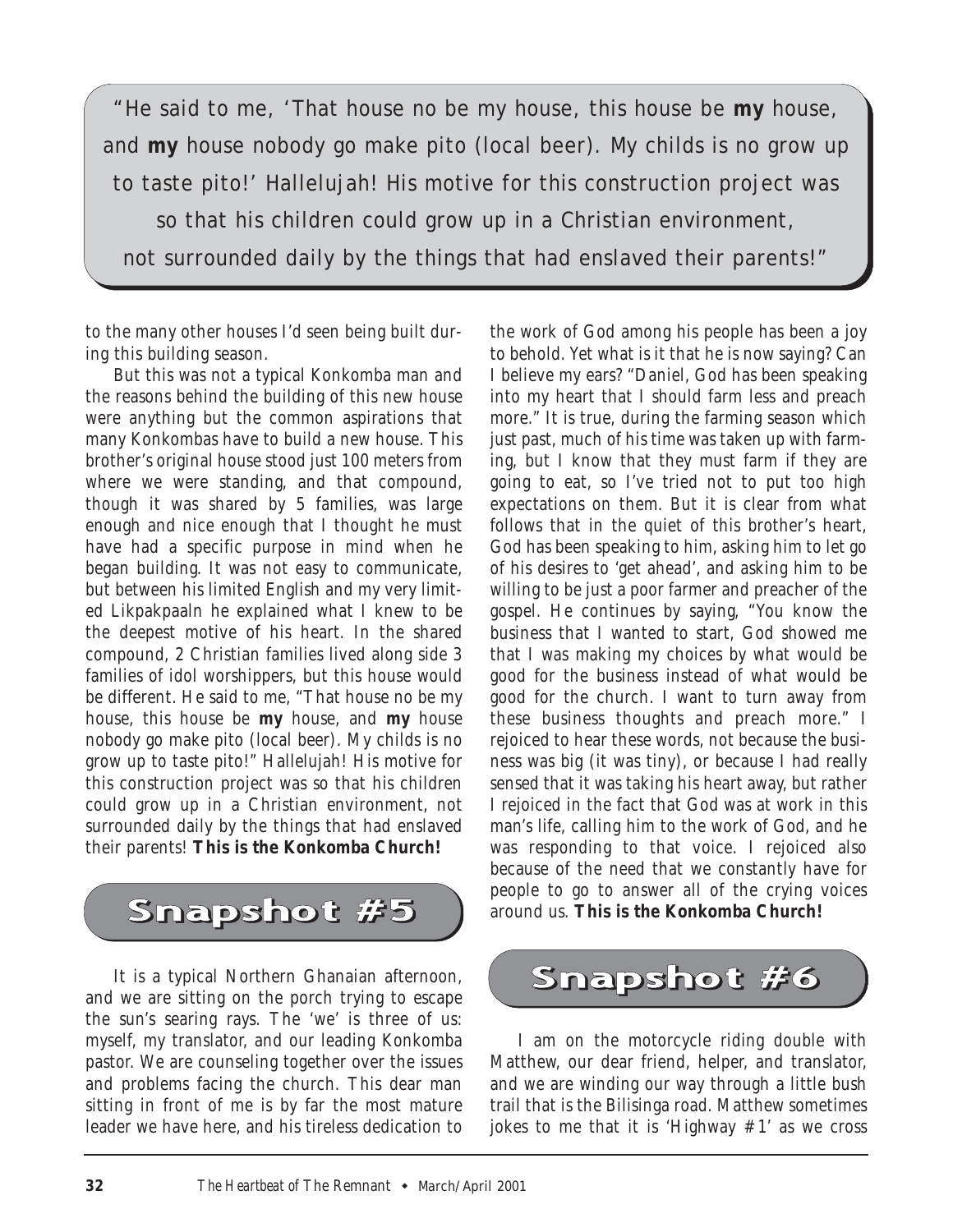streams, dodge trees that are in our path, and fight to maintain that upright position which is most desirable when crossing a mud hole. Up ahead on the trail we see a man on a bicycle signaling to us to stop. The man is very happy to see us and has been hoping to meet us for awhile. But he stopped us to ask for something, and I will just record his words here, basically as they came to me through a translator. "I am coming to you from a nearby village, but I am not alone, many of my people sent me. We have seen that people who have received God's book are very changed from the way that they used to be. We have seen the life of the people in Bilisinga, that it has changed since they heard God's words, and we want to be like them. We, the young men and women (35 years and down) of my village, want to follow a new path, that is God's path, and we are begging that you would come and begin teaching us from God's book". Then, as if to indicate to me the fact that they are really serious, he finished up with these words, "We have already built our church and are only waiting on you to come"! **This is the Konkomba Church!**

Dear brothers and sisters, I hope that as you have read these few written glimpses of the Konkomba church your heart has been drawn upward in praise to God as mine has as I've sat here writing them, and that you have a bit better understanding of the work that God is doing here among our people. These stories are real, and though I have clarified a few details to make it more understandable to you, each one actually occurred and there are real people behind each one of them. I hope that you can tell that we love these people very much! God has given us just a bit of his dying and yet still undying love for them, and as we pour our lives into them, our investment in them grows, and that love grows also. We continue to need your prayers, both for us as young and needy missionaries and for the young Konkomba church, and our desire would be that many of you would also ask for and receive a little of that love that we mentioned earlier. As you spend time in prayer for us and for the Konkombas, your investment and love will grow also, until you can truly say, "These are my people"! If we all stay faithful,

you in praying there and us in working here, we will all one day stand around a group of ransomed Konkombas in the throne room of God, and Oh, can words ever describe the joy that will be ours to stand in that day and say along with our dear Saviour, "These are our people"! May this vision fill our hearts in such a way that it motivates us to prayer and action!

*We are, committed with you to this end, Daniel & Christy, and Abigail Kenaston*

❏

"I am coming to you from a nearby village, but I am not alone, many of my people sent me. We have seen that people who have received God's book are very changed from the way that they used to be. We have seen the life of the people in Bilisinga, that it has changed since they heard God's words, and we want to be like them. We, the young men and women

(35 years and down) of my village, want to follow a new path, that is God's path, and we are begging that you would come and begin teaching us from God's book . . . we have already built our church and are only waiting on you to come!"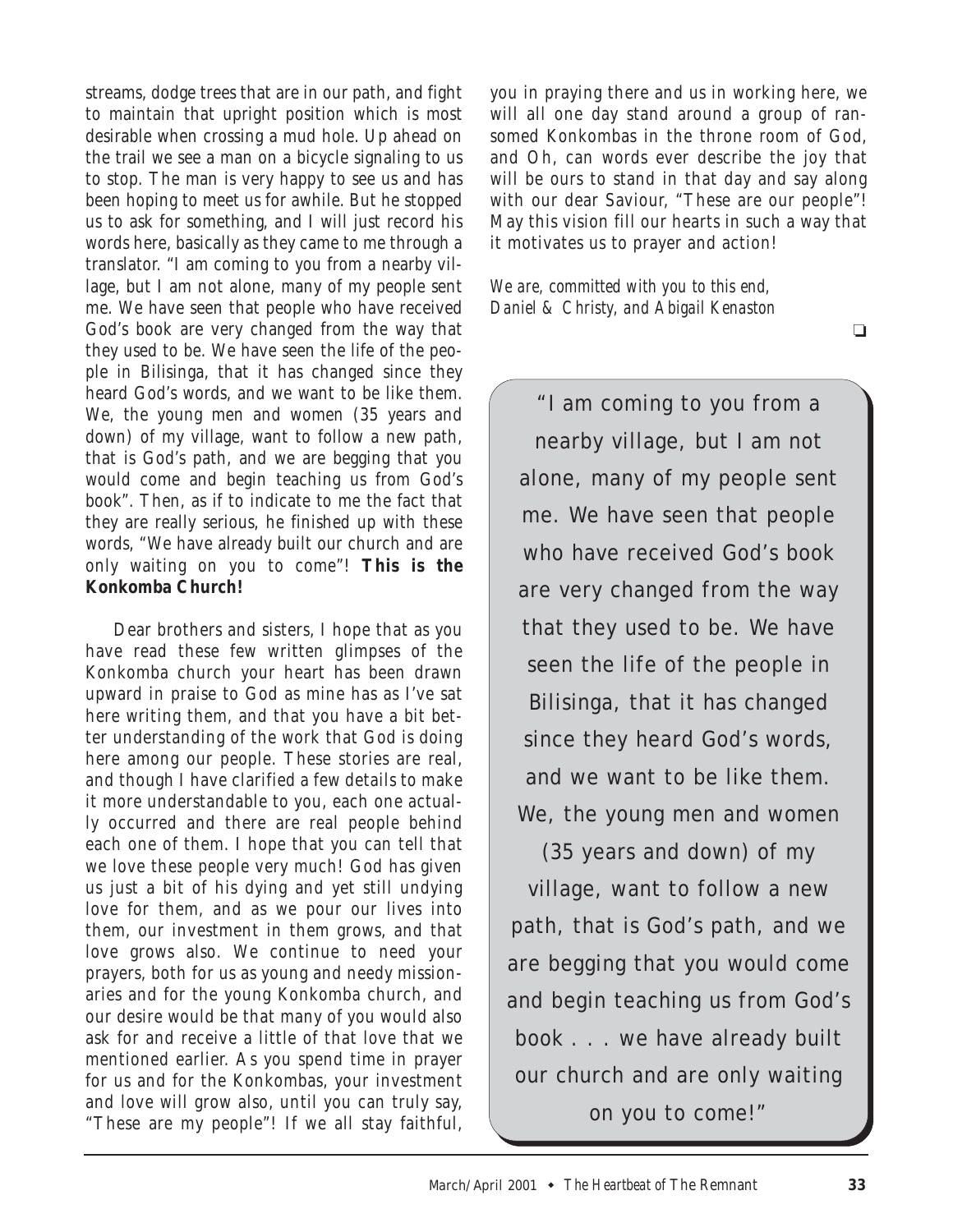# *Precious Letters from Our Readers*

*We have been so blest these past two months by your overwhelming response to our plea to write to us. There are so many letters coming in, that we cannot possibly print them all. Please keep them coming. We have chosen to focus a bit more on international letters in this issue. These letters are so typical of the heart that beats in this group of people we are calling the Remnant. I don't know how else to refer to them. It would make a good article sometime: Who is the Remnant? Where did they come from? Is it a new denomination? These are all very good questions that should be answered.*

*We have chosen to feature the letters from the international front for two reasons. First of all, because the letters and testimonies in the letters read like a scratched record. We hear it over and over again. They love the truth deeply and long to be in fellowship with others who also respect and obey the Bible. They are having a hard time fitting into the departing churches around them. The second reason is to encourage all of us. This drawing of the hearts by God is not an American phenomena only, but we are constantly finding others scattered around the world who long for a closer walk and a clearer walk with God. Oh let us all be strengthened to go on. We are not crazy, we are not being extreme, we have not gone off the deep end. God is always, in every generation, calling his people to leave all and follow Him fully. Let us join our hearts with the number of those found in Revelations "who keep the commandments of God."*

Dear brothers in Christ,

I would like to thank-you because you send me the two magazines you publish.

Also, I like very much the new REMNANT magazine. Congratulations! I read all articles with great interest. The REMNANT is a very good spiritual food for the children of God. Thank-you again.

*With Christian love, Manolis Calomiris Athens, Greece*

\$\$\$\$\$\$

Christian greetings to all those who have so richly blessed us and others through your tape and magazine ministries. The Remnant and Mission Newsletter have give us a stronger determination to keep walking in the way that the Lord is leading us and the confession and faith and practice of your fellowship is an inspiration and guide for is. It had laid before us scriptural standards which we were aware of but have not seen or heard of as being practiced in Australia. No doubt there are some who do not like us. They would be isolated couples or individuals. And more then anything, your standards have given us the courage to go on knowing that we are not alone in our beliefs and practice.

We cannot express adequately the joy and spiritual blessings your ministry is bringing us especially through the audio tapes. It is a blessing *--The Editors*

indeed to have them because we can replay them anytime we wish and we are also able to use them in reaching others. This is not a Christian society even though many, many call themselves such and it is of great comfort to me (Joseph) to know that there are men out there who truly love the Lord and are open about their faith. It is difficult for me to find any man who is prepared to talk openly about scriptural truths. Most in fact, do not want to know at all.

We live in a rural part of New South Wales—mixed farming—very small towns especially compared by your standards and considerable distances to travel for anything. Briefly my wife Carolyn and I have been married 37 years are now aged 60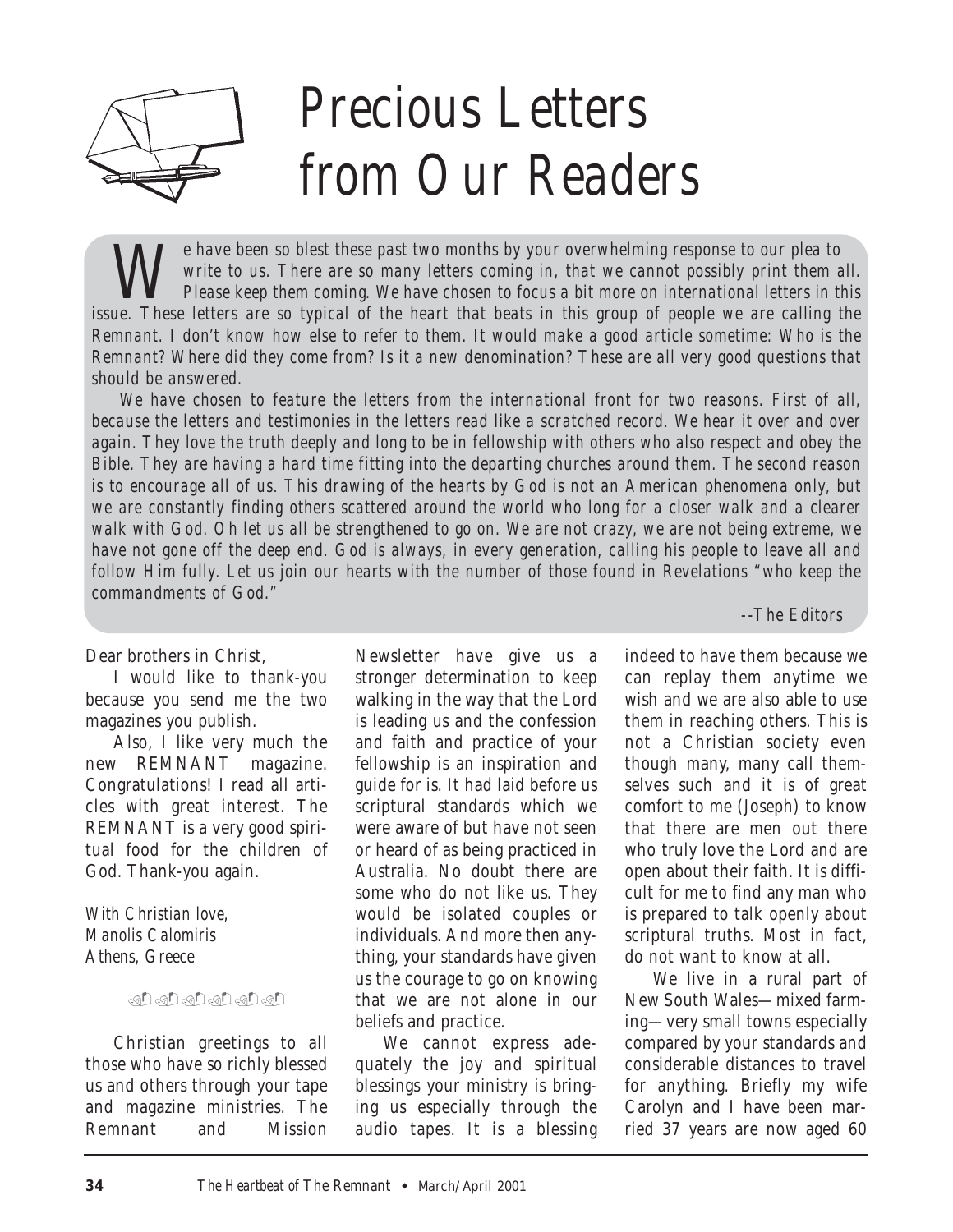and live in a small village of 24 homes. We have been committed to Christ for most of our married life and in the last twelve months have been led by the Lord to came and of the church we were in because of their growing worldliness and desertion of scriptural standards–there are no churches near us which we could possibly attend because of the standards they have. The nearest would be over 70 miles away. As a consequence we have chose to fellowship at home on a regular weekly basics and have the attendance of other believers on a irregular basics. We would dearly love to correspond with someone in your fellowship or a like minded fellowship, so that we can have someone to express our faith to and be guided by, being on our own one can easily slip into error. Seem to have run out of room so need to run.

May the Lord bless you and your ministry and fellowship.

*Yours in Christ Jesus,*

*Joseph & Carolyn Van Loon Shimara Garland Street Leadville, NSW 2844 Australia*

 $48040404$ 

Dear Remnant,

A sincere thank-you for the materials (catalog and magazine) that you sent to our home.

The Heartbeat of the Remnant…is an exceptional publication and the sample that you sent to us has become a treasure in our home. My husband and I were so blessed by the Christ-centered articles and would ask that you please add us to your mailing list. We are so excited to get this material out to our Church family.

I am including our order form for tapes. Praise God for such a ministry as the one God has led you into. We hope to copy these God-honoring messages and pass them on to as many others as we can and may God use them for His glory in the lives of others. I must admit that we have had such a hard time deciding what to order everything looks SO good and there are so many hungering after God and His ways here in Selkirk. We thank-you again for your generosity and faithfulness to God—you have blessed our hearts by your example of faith and trust in God for provision.

May He continue to strengthen you in your service for Him!

*Jeff & Jani Goudy Selkirk, MB, Canada*

 $48804048040$ 

Dear Editors of the Remnant,

A heartfelt thank-you for the effort you are putting into the Heartbeat of the Remnant. May the Lord bless you as richly as you are blessing others with your effort—your work.

I really love the Home Histories, we can learn so much from them on raising Godly Families. Thank-you for adding the places where we can get the books that you review. There is such a need for good solid reading material.

Thank-you Brothers and Sisters in Christ for the encouragement you are to my life. May the Lord be honored and praised thru your ministry. Amen!

#### *Mark & Delia Wollman Henderson, Minnesota*

 $\circledast$   $\circledast$   $\circledast$   $\circledast$ 

Dear Remnant,

This is my first attempt to respond to any magazine or article I have read. This magazine is not sent to my home, yet, but a wonderful fellow Christian lady in my church has sent them home with me many times in the past year! WHAT A BLESSING and INSPIRATION they have been in reaching my husbands heart as well as my own in so many ways!

The reason for this short letter is to say: THANK GOD FOR YOU ALL AND YOUR MAGAZINE!! We have enjoyed 10 years of marriage, and have been abundantly blessed with 6 children and another one due in May! GOD IS GOOD!! ALL THE TIME!! Throughout our marriage, these last few months with the help of your articles on Humility and other people's homes, our relationships in our own home are becoming "deeper" and more Christ-centered. Our children (ages 8, 7, 6, 4, 2, and 1) enjoy Bible Time, anyway, but now wait to hear "something" from the Remnant! GOD BLESS YOU as you continue to serve our Mighty Creator! We are praying for you daily!!

*Misty Charboneau*